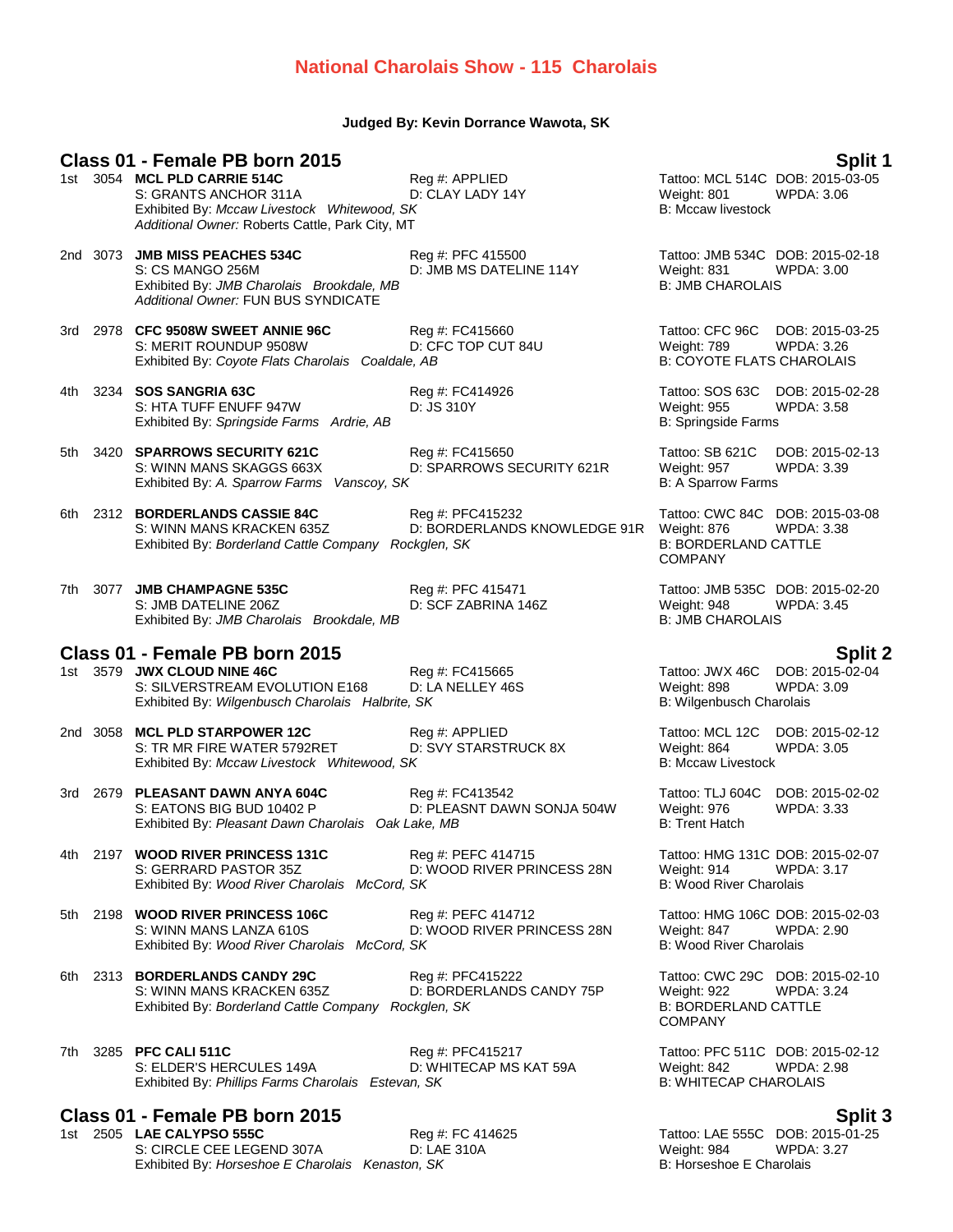- 2nd 2980 **CFC 53Z DAWN 39C** Reg #: FC415657 Tattoo: CFC 39C DOB: 2015-01-31 S: PLEASANTDAWN SPLENDOR 53Z D: CJC MS BIG DADDY 58Y Weight: 934 WPDA: 3.17<br>Exhibited By: Coyote Flats Charolais Coaldale. AB B: COYOTE FLATS CHAROLAIS Exhibited By: Coyote Flats Charolais Coaldale, AB 3rd 3588 **JWX CLEARCUT LADY 788C** Reg #: APPLIED Tattoo: JWX 788C DOB: 2015-01-27 S: KAYR VELOCITY 812Z **D: CSS LADY CLEARCUT 88T** Weight: 857 WPDA: 2.87 Exhibited By: Wilgenbusch Charolais Halbrite, SK B: Wilgenbusch Charolais 4th 3229 **SOS COTTON CANDY 127C** Reg #: FC416598 Tattoo: SOS 127C DOB: 2015-02-02 S: WC BENELLI 2134 D: ALT GAIL P 34X Weight: 962 WPDA: 3.28 Exhibited By: Springside Farms Ardrie, AB B: Springside Farms Ardrie, AB 5th 3099 MCTAVISH SILVER SAGE 112C Reg #: FC415515 Tattoo: BBMT S: SVY MONUMENT PLD 159Y D: MCTAVISH SILVER SAGE 1Y Weight: 847 WPDA: 2.82 Exhibited By: *McTavish Charolais Moosomin, SK* B: McTavish Charolais *B*: McTavish Charolais 6th 2008 **HTA PURITY 565C** Reg #: FC415497 Tattoo: HTA 565C DOB: 2015-01-28 S: SILVERSTREAM EVOLUTION D: HTA PURITY 184Y Weight: 936 WPDA: 3.14<br>
Exhibited By: HTA Charolais Rivers, MB B: HTA Charolais Exhibited By: HTA Charolais Rivers, MB 7th 3454 **TWN CLEO 26C** Reg #: APPLIED FOR Tattoo: TWN 26C DOB: 2015-01-30 S: SCC MILLENEUM J002 P ET 
D: ROCKLAND RHYME 535R
Weight: 812 WPDA: 2.74
B: SUNBLADE CHAROLAIS
D: SUNBLADE CHAROLAIS

D: SUNBLADE CHAROLAIS

D: SUNBLADE CHAROLAIS

D: SUNBLADE CHAROLAIS

D: SUNBLADE CHAROLAIS

D: SUNBLAD Exhibited By: Sunblade Charolais/SunTek Livestock Foxwarren, MB **Class 01 - Female PB born 2015 Split 4** 1st 3373 **SVY BREATHTAKING 518C** Reg #: FC415687 Tattoo: SVY 518C DOB: 2015-01-16 S: SILVERSTREAM GEDDES **D: BAR K VISION 57T** Weight: 1044 WPDA: 3.37<br>Exhibited By: Serhienko Cattle Co. Maymont, SK B: SERHIENKO CATTLE CO Exhibited By: Serhienko Cattle Co. Maymont, SK 2nd 2471 **ELDER'S REVEALING 57C** Reg #: FC414040 Tattoo: KLR 57C DOB: 2015-01-20 S: KCM PROWLER 2X D: MEDONITE REVEALING 10Z Weight: 998 WPDA: 3.26<br>Exhibited By: Elder Charolais Farms Coronach, SK B: ELDER CHAROLAIS FARMS Exhibited By: Elder Charolais Farms Coronach, SK 3rd 2801 **HRJ CALL ME CRAZY 535C** Reg #: FC415407 Tattoo: HRJ 535C DOB: 2015-01-18 D: CLEAR LAKE ELVIRA 191Y Weight: 923 W<br>B: Johnson Charolais Exhibited By: Johnson Charolais Barrhead, AB 4th 3585 **JWX CAMEO 23C** Reg #: FC415662 Tattoo: JWX 23C DOB: 2015-01-14 S: SILVERSTREAM EVOLUTION E168 D: CSS LADY RAIN 32R Weight: 971 WPDA: 3.11 Exhibited By: *Wilgenbusch Charolais Halbrite, SK* B: Wilgenbusch Charolais Halbrite, SK 5th 3632 **WRIGHTS MS EDGE 1C** Reg #: FC15582 Tattoo: RWK 1C DOB: 2015-01-20 S: LT LEDGER 0332P D: WHITECAP MS EDGE 144A Weight: 911 WPDA: 2.98 Exhibited By: *Wright Livestock Melfort, SK* B: Whitecap Charolais 6th 2474 **ELDER´S FREE STAR 54C** Reg #: FC415587 Tattoo: KLR 54C DOB: 2015-01-20 S: ELDER'S ZEUS 22Z D: DBAR FREE STAR 537R Weight: 884 Weight: 884<br>Exhibited By: *Elder Charolais Farms Coronach, SK* B: Elder's Charolais Exhibited By: Elder Charolais Farms Coronach, SK 7th 2602 **G.BROS. BAE** Reg #: FC 415867 Tattoo: DBLG 253CDOB: 2015-01-24 S: KCH RED LABEL 15X DE DBLG G.BROS. DAISY DUKE 666Y Weight: 1017 WPDA: 3.37<br>Exhibited By: Gilliland Brothers Charolais Carievale. SK B: GILLILAND BROTHERS Exhibited By: Gilliland Brothers Charolais Carievale, SK 8th 3458 **TWN CINDERELLA 15C** Reg #: APPLIED FOR Tattoo: TWN 15C DOB: 2015-01-23
	- S: LAE WICHITA 911W D: TWN MISS NATASHA 4N Weight: 895 WPDA: 2.95 Exhibited By: Sunblade Charolais/SunTek Livestock Foxwarren, MB B: Sunblade Charolais
- **Class 01 Female PB born 2015**<br>1st 3050 MVY TYSON 21C **Split 5** Reg #: FC415648 **Split 5** Tattoo: MVY 21C DOB: 2015-01-09
- 1st 3050 **MVY TYSON 21C** Reg #: FC415648 Tattoo: MVY 21C DOB: 2015-0<br>S: TR PZC MR TURTON 0794 ET D: DIAMOND W TYSON 51U Weight: 958 WPDA: 3.02 S: TR PZC MR TURTON 0794 ET D: DIAMOND W TYSON 51U Weight: 958 Exhibited By: *McAvoy Charolais Arelee, SK* B: McAvoy Charolais Arelee, SK
- 2nd 2508 **LAE CAROLINE 516C** Reg #: APPLIED FOR Tattoo: LAE 516C DOB: 2015-01-10 S: SILVERSTREAM GEDDES G102 D: LAE HAPPY GIRL 79X Weight: 1042 WPDA: 3.30<br>
Exhibited By: Horseshoe E Charolais Kenaston, SK B: Horseshoe E Charolais Exhibited By: *Horseshoe E Charolais Kenaston, SK*

### 3rd 2975 **CFC 43Y DESIRE 4C** Reg #: FC415654 Tattoo: CFC 4C DOB: 2015-01-10 S: ELDERS RAPTOR 43Y D: OJR MISS WHITEHOT 48Z Weight: 1018 WPDA: 3.22 Exhibited By: *Coyote Flats Charolais Coaldale, AB* B: COYOTE FLATS CHAROLAIS

112C DOB: 2015-01-26

CHAROLAIS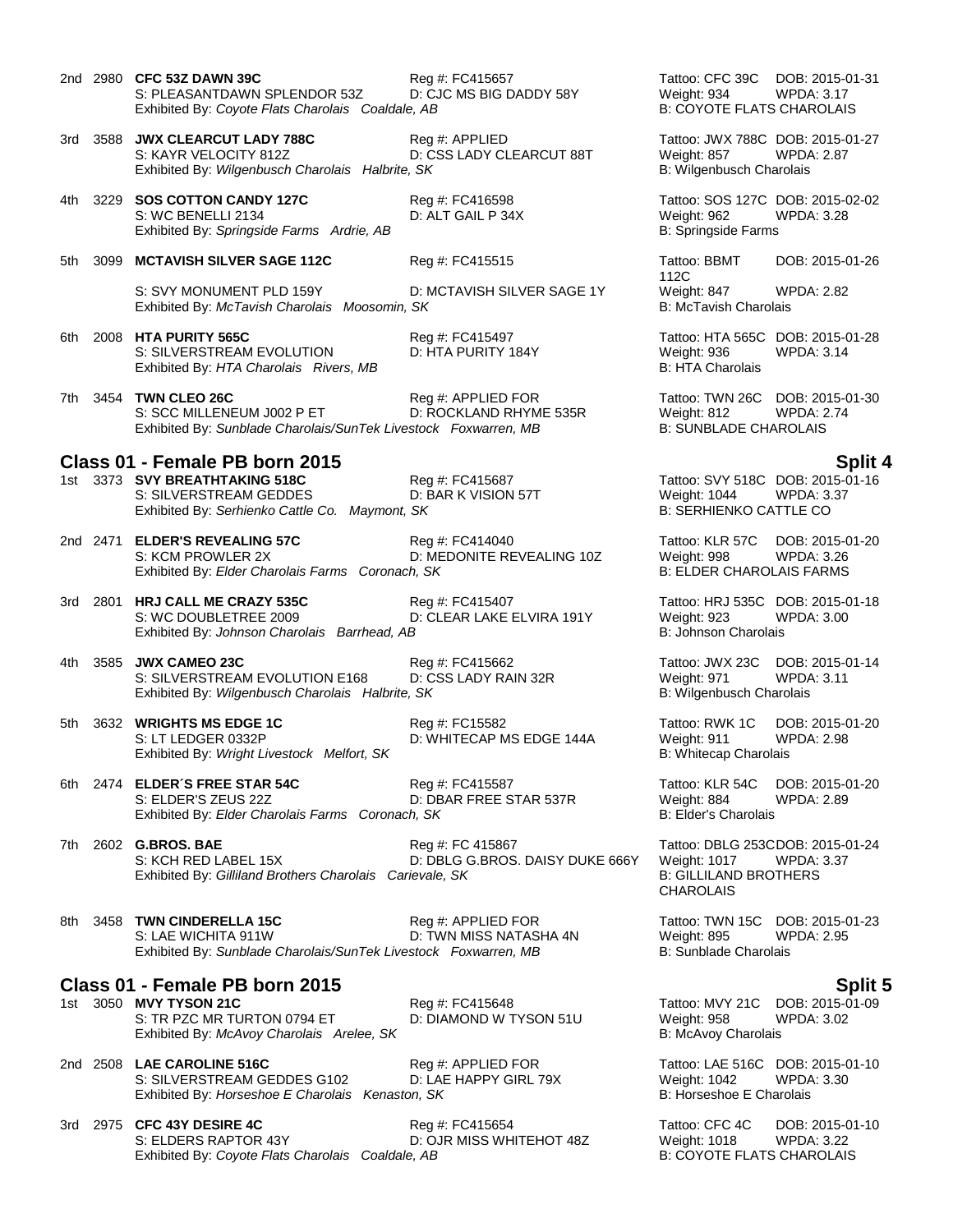| 4th. | 3576 JWX CHEERLEADER 835C<br>S: CIRCLE CEE FIRED UP 104Y<br>Exhibited By: Wilgenbusch Charolais Halbrite, SK                                                          | Reg #: FC415664<br>D: LA PINECONE 35U          | Weight: 982<br>B: Wilgenbusch Charolais                                                  | Tattoo: JWX 835C DOB: 2015-01-12<br>WPDA: 3.13        |
|------|-----------------------------------------------------------------------------------------------------------------------------------------------------------------------|------------------------------------------------|------------------------------------------------------------------------------------------|-------------------------------------------------------|
| 5th  | 3581 JWX CHARDONNAY 3312C<br>S: ELDER'S ZEUS 22Z<br>Exhibited By: Wilgenbusch Charolais Halbrite, SK                                                                  | Reg #: FC415663<br>D: JWX HOLY WATER 312A      | Weight: 1010<br>B: Wilgenbusch Charolais                                                 | Tattoo: JWX 3312CDOB: 2015-01-14<br><b>WPDA: 3.24</b> |
|      | 6th 3434 STEPPLER TAYLOR 105C<br>S: SPARROWS TALON 343A<br>Exhibited By: Steppler Farms Ltd. Miami, MB                                                                | Reg #: APPLIED FOR<br>D: STEPPLER MISS 376Z    | Weight: 933<br>B: Steppler Farms Ltd.                                                    | Tattoo: DSY 105C DOB: 2015-01-13<br><b>WPDA: 2.98</b> |
| 7th  | 3228 SOS SNAP CHAT 25C<br>S: GCC 35Z<br>Exhibited By: Springside Farms Ardrie, AB                                                                                     | Reg #: FC414863<br>D: ALT 210U                 | Tattoo: SOS 25C<br>Weight: 1022<br>B: Springside Farms                                   | DOB: 2015-01-10<br><b>WPDA: 3.23</b>                  |
|      | Class 01 - Female PB born 2015                                                                                                                                        |                                                |                                                                                          | Split 6                                               |
|      | 1st 3569 SKW ECHO 19C<br>S: WINN MANS BIG RIG 639Y<br>Exhibited By: Creek's Edge Land & Cattle Ltd. Yellow Creek, SK                                                  | Reg #: PFC413837<br>D: SKW ECHO 95X            | Tattoo: SKW 19C DOB: 2015-01-06<br>Weight: 986<br>B: Creek's Edge Land & Cattle Ltd      | <b>WPDA: 3.08</b>                                     |
|      | 2nd 2762 HC WINDY RIVER 506C<br>S: KCM ULTIMATE 144Y<br>Exhibited By: Hunter Charolais Roblin, MB                                                                     | Reg #: PFC414334<br>D: HC WINDY RIVER 290Z     | Tattoo: HC 506C<br>Weight: 986<br><b>B: Hunter Charolais</b>                             | DOB: 2015-01-07<br>WPDA: 3.09                         |
|      | 3rd 2510 LAE CALIANTE 509C<br>S: MERIT ROUNDUP 9508W<br>Exhibited By: Horseshoe E Charolais Kenaston, SK                                                              | Reg #: APPLIED FOR<br>D: LAE TAMALE 84X        | Tattoo: LAE 509C DOB: 2015-01-06<br>Weight: 1058<br>B: Horseshoe E Charolais             | <b>WPDA: 3.31</b>                                     |
| 4th. | 3567 SKW SAMANTHA 28C<br>S: STEPPLER 83U<br>Exhibited By: Creek's Edge Land & Cattle Ltd. Yellow Creek, SK                                                            | Reg #: PFC413842<br>D: SKW SAMANTHA 57S        | Weight: 896<br>B: Creek's Edge Land & Cattle Ltd                                         | Tattoo: SKW 28C DOB: 2015-01-08<br><b>WPDA: 2.82</b>  |
| 5th  | 2599 SCCG SCARTH HANNAH 363C<br>S: SUNRISE SUNBURST 21Y<br>Exhibited By: Gilliland Brothers Charolais Carievale, SK                                                   | Reg #: PFC415075<br>D: DBLG G BROS JOANNA 363A | Tattoo: SCCG 36C DOB: 2015-01-09<br>Weight: 983<br><b>B: Gilliand Brothers Charolais</b> | WPDA: 3.10                                            |
| 6th. | 2501 LAE SNOWFLAKE 504C<br>S: MERIT ROUNDUP 9508W<br>Exhibited By: Horseshoe E Charolais Kenaston, SK<br>Additional Owner: Snelgrove Farms Ltd, Vermilion AB          | Reg #: APPLIED FOR<br>D: LAE AMETHYST 335A     | Weight: 1040<br>B: Horseshoe E Charolais                                                 | Tattoo: LAE 504C DOB: 2015-01-04<br>WPDA: 3.23        |
|      | 7th 3479 SWR CANDY 15C<br>S:<br>Exhibited By: Mutrie Farms Glenavon, SK                                                                                               | Reg#<br>D:                                     | Weight: 938<br>B:                                                                        | Tattoo: SWR 15C DOB: 2015-01-07<br><b>WPDA: 2.94</b>  |
|      | Class 01 - Female PB born 2015                                                                                                                                        |                                                |                                                                                          | Split 7                                               |
|      | 1st 3048 MVY BO-PEEP 5C<br>S: CEDARDALE ZEAL 125Z<br>Exhibited By: McAvoy Charolais Arelee, SK                                                                        | Reg #: FC415647<br>D: MVY BO-PEEP 56A          | Tattoo: MVY 5C<br>Weight: 929<br>B: McAvoy Charolais                                     | DOB: 2015-01-04<br><b>WPDA: 2.89</b>                  |
|      | 2nd 2247 BRIDOR CONNIE 1C<br>S: SVY FREEDOM PLD 307N<br>Exhibited By: Gold-Bar Livestock Victoria Harbour, ON<br>Additional Owner: Bridor Charolais, Mount Forest, ON | Reg #: FC414084<br>D: BRIDOR PEARL 41P         | Tattoo: BMA 1C<br>Weight: 932<br><b>B: Bridor Charolais</b>                              | DOB: 2015-01-01<br><b>WPDA: 2.87</b>                  |
|      | 3rd 2799 HJR PIN UP GIRL 501C<br>S: LAE ANCHOR 383A<br>Exhibited By: Johnson Charolais Barrhead, AB                                                                   | Reg #: PFC415405<br>D: HJR MISS BRANDY 13A     | Tattoo: HJR 501C DOB: 2015-01-01<br>Weight: 947<br>B: Johnson Charolais                  | <b>WPDA: 2.91</b>                                     |
| 4th. | 2368 ANNUROC MISS CONNIE 2C<br>S: XAL FIRESTRUCK 3Z<br>Exhibited By: Annuroc Charolais Mooretown, ON                                                                  | Reg #: FC13206<br>D: ANNUROC MISS ZETA 1Z      | Tattoo: MDE 2C<br>Weight: 907<br>B: Annuroc Charolais                                    | DOB: 2015-01-02<br><b>WPDA: 2.80</b>                  |
| 5th  | 2363 ANNUROC CUTIE PIE 3C<br>S: XAL FIRESTRUCK 3Z<br>Exhibited By: Annuroc Charolais Mooretown, ON                                                                    | Reg #: FC413207<br>D: LAE X-TRA STYLE 65X      | Tattoo: MDE 3C<br>Weight: 906<br>B: Annuroc Charolais                                    | DOB: 2015-01-03<br><b>WPDA: 2.80</b>                  |
| 6th. | 3533 ROLLIN'ACRES JAZZ 1C<br>S: D R REVELATION 467                                                                                                                    | Reg #: FC414643<br>D: CEDARDALE MISS 2A        | Tattoo: HDT 1C<br>Weight: 892                                                            | DOB: 2015-01-01<br><b>WPDA: 2.74</b>                  |

Tattoo: HDT 1C DOB: 2015-01-01 Exhibited By: *Rollin Acres Charolais Mulmur, ON* B: Rollin'Acres Charolais Mulmur, ON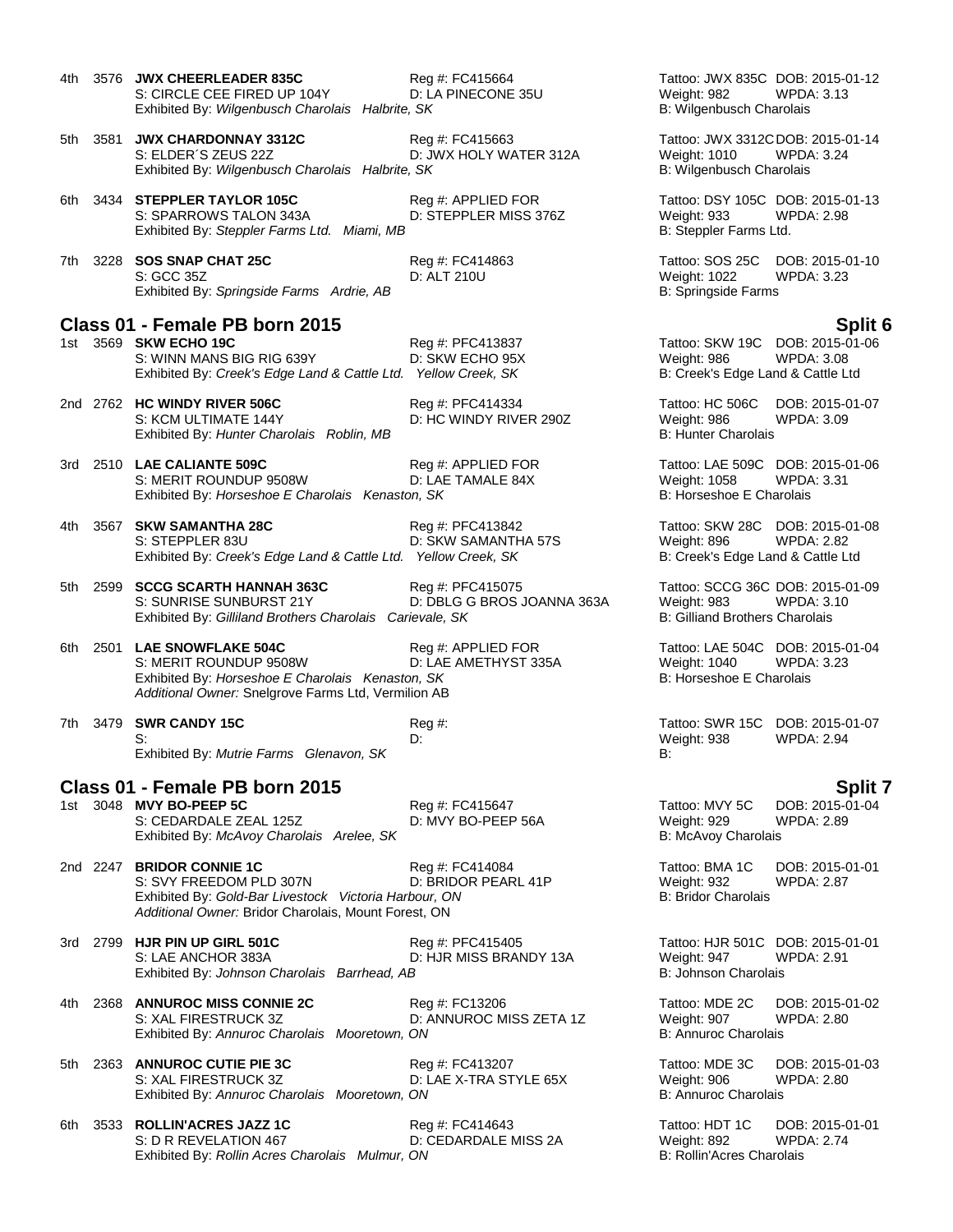| 7th. | 3304 | NINA CRICKET 8C<br>S: WINN MANS BIG RIG 639Y<br>Exhibited By: HEJ Charolais Red Deer County, AB | Reg #: QPFC415674<br>D: NINA ALAINA 134A | Tattoo: NINA 8C DOB: 2015-01-01<br>Weight: 758<br><b>B: MARINA RASMUSSEN</b> | WPDA: 2.33                                     |
|------|------|-------------------------------------------------------------------------------------------------|------------------------------------------|------------------------------------------------------------------------------|------------------------------------------------|
| 8th  |      | 2683 BAR H CREAM PUFF 166C                                                                      | Reg #: FC413687                          | Tattoo: BARH<br>166C                                                         | DOB: 2015-01-01                                |
|      |      | S: LT LEDGER 0332 P<br>Exhibited By: Bar H Charolais Grenfell, SK                               | D: BAR H LUCY 61Z                        | Weight: 0<br><b>B: Bar H Charolais</b>                                       | WPDA: 0.00                                     |
|      |      | <b>Class 02 - Junior Division Champion and Reserve Champion</b><br><b>Futurity Female</b>       |                                          |                                                                              | <b>Split</b>                                   |
|      |      | 1st 3054 MCL PLD CARRIE 514C<br>S: GRANTS ANCHOR 311A                                           | Reg #: APPLIED<br>D: CLAY LADY 14Y       | Weight: 801                                                                  | Tattoo: MCL 514C DOB: 2015-03-05<br>WPDA: 3.06 |

2nd 3579 **JWX CLOUD NINE 46C** Reg #: FC415665 Tattoo: JWX 46C DOB: 2015-02-04 S: SILVERSTREAM EVOLUTION E168 D: LA NELLEY 46S Weight: 898 WPDA: 3.09 Exhibited By: *Wilgenbusch Charolais Halbrite, SK* B: Wilgenbusch Charolais **B**: Wilgenbusch Charolais

*Additional Owner:* Roberts Cattle, Park City, MT

### **Class 03 - Senior Division Champion and Reserve Champion Futurity Female**

1st 3048 **MVY BO-PEEP 5C** Reg #: FC415647<br>S: CEDARDALE ZEAL 125Z D: MVY BO-PEEP 56A S: CEDARDALE ZEAL 125Z Exhibited By: McAvoy Charolais Arelee, SK

2nd 2247 **BRIDOR CONNIE 1C** Reg #: FC414084 Reg #: FC414084 Tattoo: BMA 1C DOB: 2015-01-01<br>S: SVY FREEDOM PLD 307N D: BRIDOR PEARL 41P Weight: 932 WPDA: 2.87 S: SVY FREEDOM PLD 307N Exhibited By: Gold-Bar Livestock Victoria Harbour, ON B: Bridor Charolais *Additional Owner:* Bridor Charolais, Mount Forest, ON

### **Class 04 - Female PB born 2014 Split 1 Split 1 Split 1 Split 1 Split 1 Split 1**

1st 3057 **MCL PLD DREAMER 85B** Reg #: PFC409732 Tattoo: MCL 85B DOB: 2014-03-07 S: JWX MAVERICK 630Z D: STAUFFERS MISS SARAH 85T Weight: 1588 WPDA: 2.54<br>Exhibited By: Mccaw Livestock Whitewood, SK B: Mccaw Livestock B: Mccaw Livestock Exhibited By: Mccaw Livestock Whitewood, SK

2nd 2473 **ELDER'S PRINCESS IV 372B** Reg #: FC411102 Tattoo: KLR 372B DOB: 2014-02-15 S: PZC MR TURTON 0794 ET **D: WOOD RIVER PRINCESS 13Y** Weight: 1576 WPDA: 2.44<br>Exhibited By: Elder Charolais Farms Coronach, SK B: ELDER CHAROLAIS FARMS Exhibited By: *Elder Charolais Farms Coronach, SK* 

3rd 3102 **SOS HOT MESS 50B** Reg #: PFC409074 **Reg 2014-02-26**<br>S: VFF VIKSE ICE 189Z D: SOS RIHANNA 178Y Weight: 1509 WPDA: 2.38 D: SOS RIHANNA 178Y Weight: 1509 V<br>SK B: Springside Farms Exhibited By: *Hopewell Charolais Kerrobert, SK Additional Owner:* Springside Farms

4th 3053 **MCL PLD BAILEY 983B** Reg #: PFC414083 Tattoo: MCL 983B DOB: 2014-03-14 S: JWX MAVERICK 630Z D: KCM VENUS 983W Weight: 1648 WPDA: 2.67<br>
Exhibited By: *Mccaw Livestock Whitewood. SK* B: Mccaw Livestock B: Mccaw Livestock Exhibited By: Mccaw Livestock Whitewood, SK

5th 3536 **WSS FIFTY SHADES OF WHITE 498B** Reg #: FC413001 Tattoo: WSS 498B DOB: 2014-02-21<br>S: KAYR UPSWING 507Y D: WSS MISS SANCHEZ 32X Weight: 1678 WPDA: 2.63 Exhibited By: *Rollin Acres Charolais Mulmur, ON* 

*Additional Owner:* DUDGEON-SNOBELEN LAND AND CATTLE

6th 2596 **G.BROS. MISSY** Reg #: FC 414166 Tattoo: DBLG 180BDOB: 2014-02-13 S: HBSF SPECIALIST 108U D: DBLG GILLILAND BRETA 20R Weight: 1519 WPDA: 2.35 Exhibited By: *Gilliland Brothers Charolais Carievale, SK* B: GILLILAND BROTHERS

7th 3339 **ROSSO MS BLOSSOM 42B** Reg #: FC412576 Tattoo: ROS 42B DOB: 2014-04-14<br>S: MERIT ROUNDUP 9508W D: ROSSO MS BLOSSOM 27W Weight: 1478 WPDA: 2.52 D: ROSSO MS BLOSSOM 27W Weight: 1478 Exhibited By: *Rosso Charolais Moose Jaw, SK* B: Rosso Charolais B: Rosso Charolais

### **Split 0**

Tattoo: MCL 514C DOB: 2015-03-05<br>Weight: 801 WPDA: 3.06 WPDA: 3.06 Exhibited By: *Mccaw Livestock Whitewood, SK* B: Mccaw livestock B: Mccaw livestock

### **Split 0**

| Tattoo: MVY 5C      | DOB: 2015-01-04   |
|---------------------|-------------------|
| Weight: 929         | <b>WPDA: 2.89</b> |
| B: McAvoy Charolais |                   |

D: WSS MISS SANCHEZ 32X Weight: 1678 WPDA: 2.63<br>ON B: DUDGEON-SNOBELEN LAND AND CATTLE

CHAROLAIS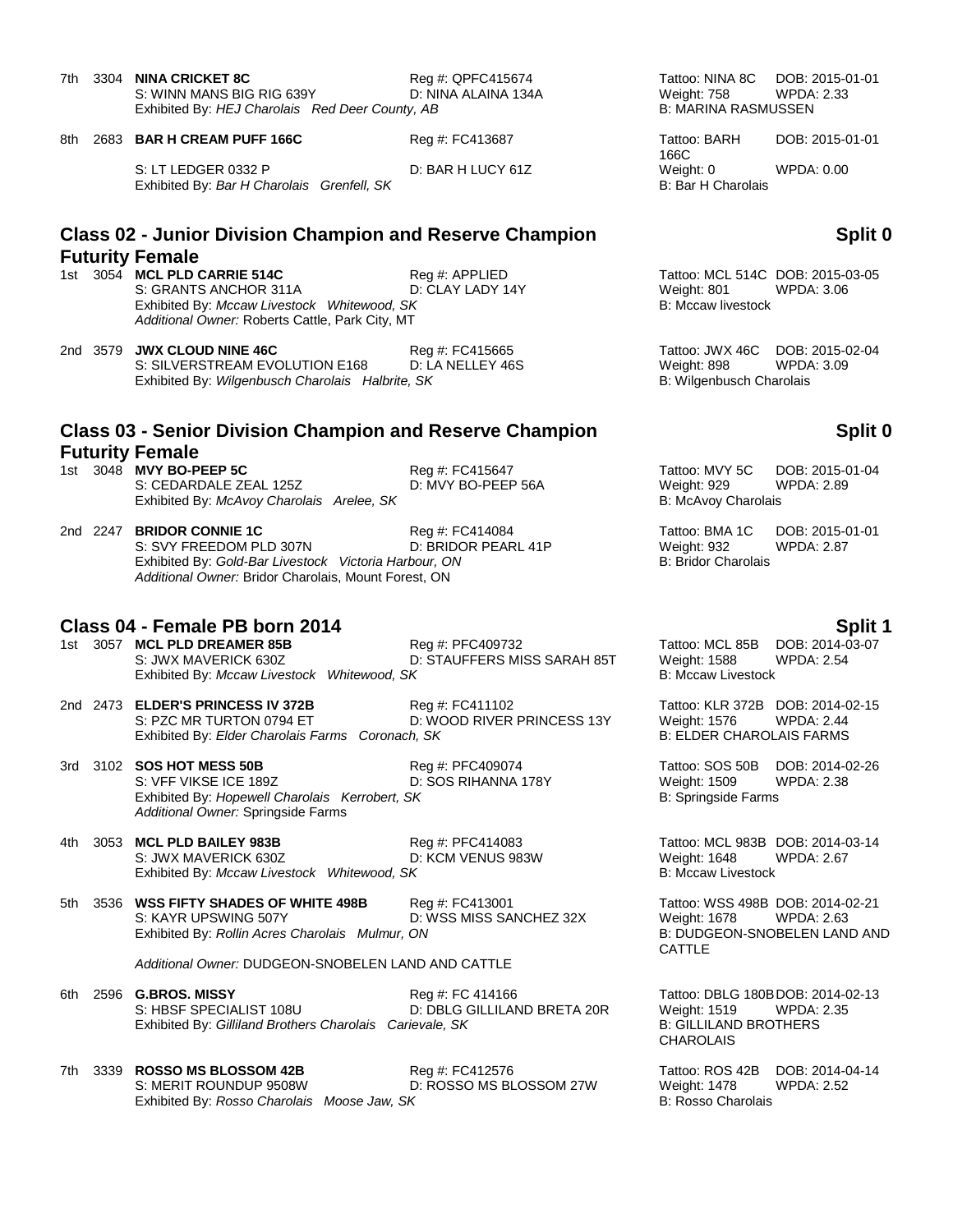|      | Class 04 - Female PB born 2014                                                                                                                           |                                                                   |                                                                                       | Split 2                              |
|------|----------------------------------------------------------------------------------------------------------------------------------------------------------|-------------------------------------------------------------------|---------------------------------------------------------------------------------------|--------------------------------------|
|      | 1st 2468 ELDER'S PRINCESS 359B<br>S: PZC MR TURTON 0794 ET<br>Exhibited By: Elder Charolais Farms Coronach, SK                                           | Reg #: FC409334<br>D: WOOD RIVER PRINCESS 13Y                     | Tattoo: KLR 359B DOB: 2014-02-09<br>Weight: 1687<br><b>B: Oattes Charolais</b>        | <b>WPDA: 2.59</b>                    |
|      | 2nd 3271 DYV PAYNES BRIDGET 26B<br>S: MERIT ROUNDUP 9508W<br>Exhibited By: Payne Livestock Lloydminster, SK<br>Additional Owner: McIntosh Livestock      | Reg #: PFC 409625<br>D: DYV PAYNES REVEALING 11Z                  | Tattoo: DYV 26B<br><b>Weight: 1503</b><br>B: Payne Livestock                          | DOB: 2014-02-04<br>WPDA: 2.29        |
|      | 3rd 2251 SHARODON 33C BEWITCHED 7B<br>S: DR REVELATION 467<br>Exhibited By: Sharodon Farm Omemee, ON                                                     | Reg #: PFC408174<br>D: SHARODON 33C YATHINK 7Y                    | Tattoo: DSB 7B<br><b>Weight: 1410</b><br>B: Sharodon                                  | DOB: 2014-02-06<br>WPDA: 2.16        |
| 4th. | 3419 SPARROWS CRACKLIN ROSE 153B<br>S: WINN MANS SKAGGS 663X<br>Exhibited By: A. Sparrow Farms Vanscoy, SK                                               | Reg #: FC414108<br>D: SPARROWS CRACKLIN ROSE 153X Weight: 1720    | Tattoo: SB 153B<br>B: A. Sparrow Farms                                                | DOB: 2014-02-06<br>WPDA: 2.63        |
| 5th  | 2772 HIGH BLUFF LADY SLIPPER<br>S: KKK BRONCO 2204 P<br>Exhibited By: High Bluff Stock Farm Inglis, MB                                                   | Reg #: PFC415631<br>D: HIGH BLUFF LADYSLIPPER 47Z                 | Tattoo: HBSF 54B DOB: 2014-02-04<br>Weight: 1528<br>B: high Bluff Stock Farm          | <b>WPDA: 2.33</b>                    |
| 6th  | 3076 JMB MS TANGERINE 417B<br>S: CS MANGO 256M<br>Exhibited By: JMB Charolais Brookdale, MB<br>Additional Owner: FUN BUS SYNDICATE                       | Reg #: PFC 408635<br>D: JMB MS DATELINE 114Y                      | Tattoo: JMB 417B DOB: 2014-02-09<br>Weight: 1436<br><b>B: JMB CHAROLAIS</b>           | <b>WPDA: 2.21</b>                    |
| 7th. | 3583 JWX BACHELORETTE 747B<br>S: GERRARD PASTOR 35Z<br>Exhibited By: Wilgenbusch Charolais Halbrite, SK                                                  | Reg #: FC409204<br>D: JWX TITANIA 47T                             | Tattoo: JWX 47B<br><b>Weight: 1772</b><br>B: Wilgenbusch Charolais                    | DOB: 2014-02-07<br><b>WPDA: 2.71</b> |
|      | Class 04 - Female PB born 2014                                                                                                                           |                                                                   |                                                                                       | <b>Split 3</b>                       |
|      | 1st 3233 SOS PEACHES 42B<br>S: GCC 35Z<br>Exhibited By: Springside Farms Ardrie, AB                                                                      | Reg #: FC409225<br>D: ALT 255 W                                   | Tattoo: SOS 42B<br>Weight: 1552<br><b>B: Springside Farms</b>                         | DOB: 2014-01-24<br><b>WPDA: 2.33</b> |
|      | 2nd 3578 JWX BAILEY 848B<br>S: TR MR FIRE WATER 5792RET<br>Exhibited By: Wilgenbusch Charolais Halbrite, SK                                              | Reg #: APPLIED<br>D: ACC FLIRTINFORCERTIN606S                     | Tattoo: JWX 848B DOB: 2014-01-21<br>Weight: 1546<br><b>B: SERHIENKO CATTLE CO</b>     | <b>WPDA: 2.31</b>                    |
|      | 3rd 3433 STEPPLER WHITE ARROW 163B<br>S: SPARROWS COPENHAGEN 210Z<br>Exhibited By: Steppler Farms Ltd. Miami, MB                                         | Reg #: PFC 406916<br>D: STEPPLER MISS WHITE ARROW 73TWeight: 1570 | Tattoo: DSY 163B DOB: 2014-01-27<br>B: Steppler Farms Ltd.                            | <b>WPDA: 2.36</b>                    |
|      | 4th 2310 <b>BORDERLANDS BERRY 4B</b><br>S: SPARROWS ELDORADO 361L<br>Exhibited By: Borderland Cattle Company Rockglen, SK                                | Reg #: PFC408597<br>D: BORDERLANDS SHERRY 24Z                     | Tattoo: CWC 4B<br>Weight: 1573<br><b>B: BORDERLAND CATTLE</b><br><b>COMPANY</b>       | DOB: 2014-01-21<br><b>WPDA: 2.35</b> |
| 5th  | 3457 TWN BAMBI 13B<br>S: LAE WICHITA 911W<br>Exhibited By: Sunblade Charolais/SunTek Livestock Foxwarren, MB                                             | Reg #: PFC409781<br>D: TWN WILLOW 2W                              | Tattoo: TWN 13B DOB: 2014-01-18<br><b>Weight: 1523</b><br><b>B: SunbladeCharolais</b> | WPDA: 2.26                           |
| 6th  | 3070 JMB MS DATELINE 403B<br>S: BXB DATELINE SON 65R<br>Exhibited By: JMB Charolais Brookdale, MB                                                        | Reg #: PFC 408634<br>D: JMB MS OAKRIDGE 849U                      | Tattoo: JMB 403B DOB: 2014-01-15<br>Weight: 1650<br><b>B: JMB CHAROLAIS</b>           | <b>WPDA: 2.44</b>                    |
| 7th  | 3478 JWX BEACHIN 183B<br>S:<br>Exhibited By: Mutrie Farms Glenavon, SK                                                                                   | Reg #: PFC409207<br>D:                                            | Tattoo: JWX183B DOB: 2014-01-28<br>Weight: 1426<br><b>B: WILGENBUSCH CHAROLAIS</b>    | <b>WPDA: 2.15</b>                    |
|      | Class 04 - Female PB born 2014                                                                                                                           |                                                                   |                                                                                       | <b>Split 4</b>                       |
|      | 1st 3379 SVY STARSTRUCK 409B<br>S: TR PZC MR TURTON<br>Exhibited By: Serhienko Cattle Co. Maymont, SK                                                    | Reg #: PFC412578<br>D: SVY STARSTRUCK 8X                          | Tattoo: SVY 409B DOB: 2014-01-05<br>Weight: 1579<br><b>B: SERHIENKO CATTLE CO</b>     | WPDA: 2.30                           |
|      | 2nd 3587 JIL TEQUILA SUNRISE 47B<br>S: TR MR FIRE WATER 5792RET<br>Exhibited By: Wilgenbusch Charolais Halbrite, SK<br>Additional Owner: ELDER CHAROLAIS | Reg #: FC409662<br>D: JIL FANCY 108T                              | Tattoo: JIL 47B<br>Weight: 1696<br><b>B: FUTURE FARMS</b>                             | DOB: 2014-01-13<br><b>WPDA: 2.50</b> |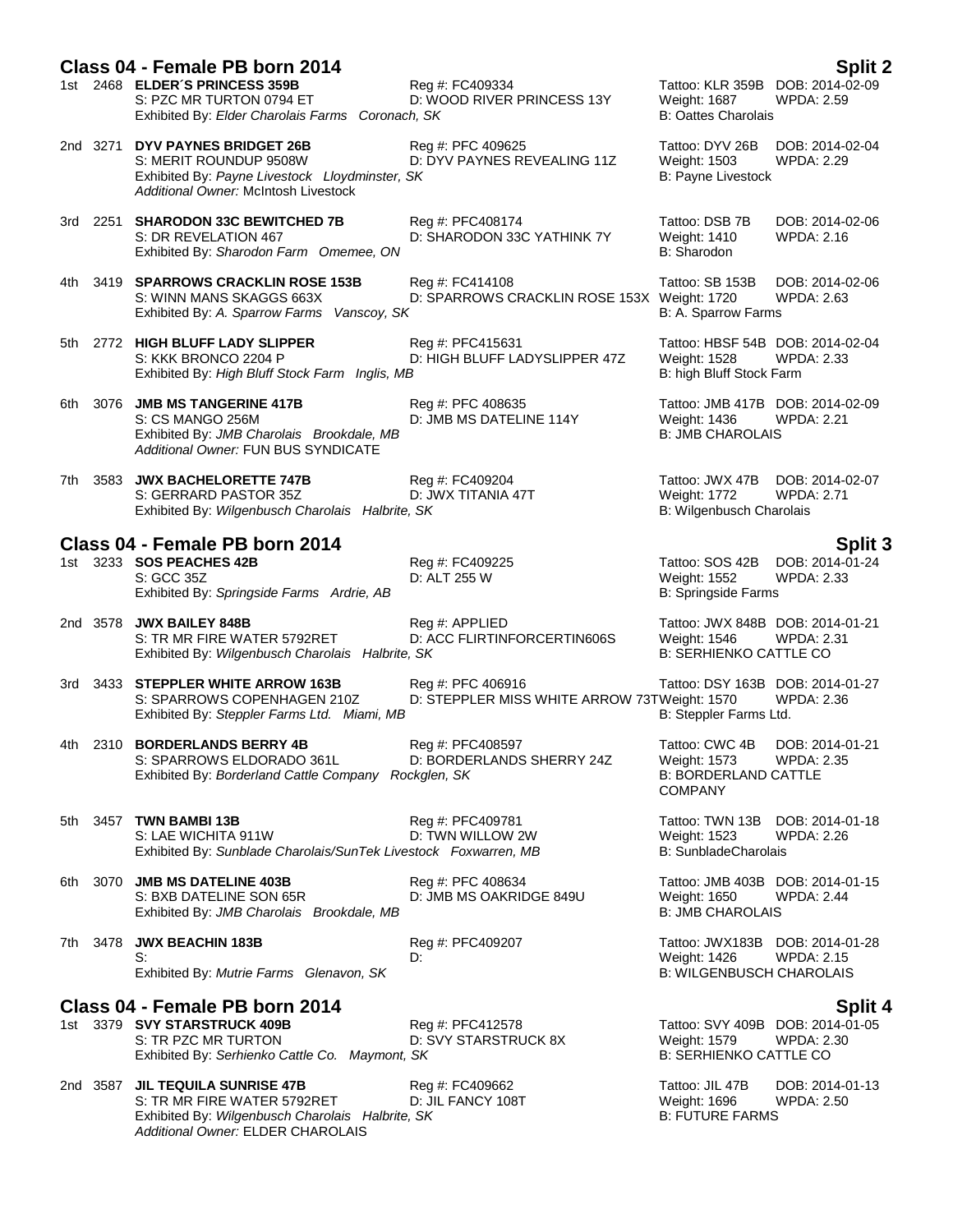- 3rd 2367 **ANNUROC MISS BONNIE 2B** Reg #: FC408335 Tattoo: MDE 2B DOB: 2014-01-02<br>S: XAL FIRESTRUCK 3Z D: ANNUROC MISS ZETA 1Z Weight: 1513 WPDA: 2.20 S: XAL FIRESTRUCK 3Z D: ANNUROC MISS ZETA 1Z Weight: 1513 WPDA: 2.20 Exhibited By: Annuroc Charolais Mooretown, ON B: Annuroc Charolais Charolais Mooretown, ON
- 4th 3375 **SVY STARSTRUCK 415B** Reg #: APPLIED Tattoo: SVY 415B DOB: 2014-01-11 S: SVY BLITZ 125Y D: SVY STARSTRUCK 559R Weight: 1602 WPDA: 2.36 Exhibited By: Serhienko Cattle Co. Maymont, SK B: SERHIENKO CATTLE CO. *Additional Owner:* RASMUSON CATTLE
- 5th 2677 **PLEASANT DAWN AMEE 905B** Reg #: FC407330 Tattoo: TLJ 905B DOB: 2014-01-07 S: EATONS BIG BUD 10402 P D: PLEASANT DAWN BURST 705Y Weight: 1571 WPDA: 2.30 Exhibited By: Pleasant Dawn Charolais Oak Lake, MB B: Trent Hatch
- 6th 3481 **PLEASANT DAWN SANA 816B** Reg #: PFC407402 Tattoo: TLJ816B DOB: 2014-01-11 S: Simple and the contract of the D: 2.366 D: 2.366 Weight: 1602 Exhibited By: *Mutrie Farms Glenavon, SK* B: PLEASANT DAWN CHAROLAIS
- 7th 2685 **BAR H ECLIPSE 120B** Reg #: Reg #: Tattoo: BARH 120BDOB: 2014-01-02 S: MERIT ROUNDUP 9508W D: BAR H JUSTINE 43Z Weight: 1533 WPDA: 2.22 Exhibited By: *Bar H Charolais Grenfell, SK* B: Bar H Charolais B: Bar H Charolais

- 
- 

# **Class 05 - Junior Champion and Reserve Junior Champion Female Split 0**

- 1st 3379 **SVY STARSTRUCK 409B** Reg #: PFC412578 **Tattoo: SVY 4**<br>S: TR PZC MR TURTON D: SVY STARSTRUCK 8X Weight: 1579 Exhibited By: Serhienko Cattle Co. Maymont, SK
- 2nd 2468 **ELDER´S PRINCESS 359B** Reg #: FC409334 Tattoo: KLR 359B DOB: 2014-02-09 S: PZC MR TURTON 0794 ET **D: WOOD RIVER PRINCESS 13Y** Weight: 1687 WPDA: 2.59<br>Exhibited By: *Elder Charolais Farms Coronach*, *SK* B: Oattes Charolais Exhibited By: Elder Charolais Farms Coronach, SK

### **Class 06 Female PB (with 2015 tattooed calf) born in 2013 Split 1**

- 1st 2277 **PRAIRIE COVE MISS 309A** Reg #: PFC405573 S: HTA VEGAS 134Y D: PRAIRIE COVE MISS 911W **Calf at Side: CAYS MOONSHINE 11C** Reg #: PMC363668 S: TR MR FIRE WATER 5792RET Sex: M<br>
Fxhibited By: Cay's Cattle Kinistino, SK Exhibited By: Cay's Cattle Kinistino, SK *Additional Owner:* Prairie Cove Charolais
- 2nd 2084 **SUNRISE DESTINY 26A** Reg #: PFC401711 Tattoo: JBF26A DOB: 2013-02-25 S: SUNRISE SUNBURST 21Y D: SUNRISE MISS REBEL 38Y Weight: 1791<br>
Calf at Side: SUNRISE REGAL JBF 43C Reg #: PFC414791 Tattoo: JBF43C **Calf at Side: SUNRISE REGAL JBF 43C** Reg #: PFC414791 Tattoo: JBF43C DOB: 2015-03-13 S: SUNRISE COACH Sex: F Sex: F Weight: 833 WPDA: 0.00 Exhibited By: *SUNRISE CHAROLAIS STAYNER, ON* B: SUNRISE CHAROLAIS
- 3rd 2504 **LAE ABBY 302A** Reg #: FC408106 Tattoo: LAE 302A DOB: 2013-01-04 S: MERIT ROUNDUP 9508W D: LAE LANDLADY 161Y Weight: 1809 **Calf at Side: LAE CRUISE 502C** Reg #: Applied for Tattoo: LAE 502C DOB: 2015-01-01<br>S: CIRCLE CEE LEGEND 307A Sex: M<br>Weight: 1044 WPDA: 0.00 S: CIRCLE CEE LEGEND 307A Sex: M Sex: M Weight: 1044 WPD Weight: 1044 WPD Exhibited By: Horseshoe E Charolais Kenaston, SK B: Norseshoe E Charolais Exhibited By: *Horseshoe E Charolais Kenaston, SK*
- 4th 2804 **HRJ MISS ELVIRA 29A** Reg #: FC402432 Tattoo: HRJ 29A DOB: 2013-01-29 S: SPARROWS KINGSTON 139Y D: CLEAR LAKE ELVIRA 191Y **Calf at Side: HRJ COMMANDER 565C** Reg #: MC364845 Tattoo: HRJ 565C DOB: 2015-02-20<br>S: HFCC PLD CHROME 51L Sex: M Sex: M Weight: 1101 WPDA: 0.00 S: HFCC PLD CHROME 51L Sex: M Sex: M Weight: 1101 Exhibited By: *Johnson Charolais Barrhead, AB* B: Johnson Charolais Bis Johnson Charolais

5th 3435 **STEPPLER MISS 104A** Reg #: PFC 400396 Tattoo: DSY 104A DOB: 2013-01-19 S: SPARROWS SEMINOLE 927W D: STEPPLER MISS 234W Weight: 1803 **Calf at Side: STEPPLER BLUE PRINT 64C** S: LT BLUE VALUE 7903 ET Sex: M Weight: 1269 WPDA: 0.00 Exhibited By: *Steppler Farms Ltd. Miami, MB* B: Steppler Farms Ltd *Additional Owner:* Dale and Natalie McKay

D: SVY STARSTRUCK 8X Weight: 1579 WPDA: 2.30<br>SK B: SERHIENKO CATTLE CO

| Tattoo: PCC 309A DOB: 2013-01-19 |                 |
|----------------------------------|-----------------|
| Weight: 1666                     |                 |
| Tattoo: CAYS 11C                 | DOB: 2015-01-27 |
| Weight: 1093                     | WPDA: 0.00      |
| B: Prairie Cove Farm             |                 |
|                                  |                 |

Reg #: PMC 363842 Tattoo: DSY 64C DOB: 2015-01-08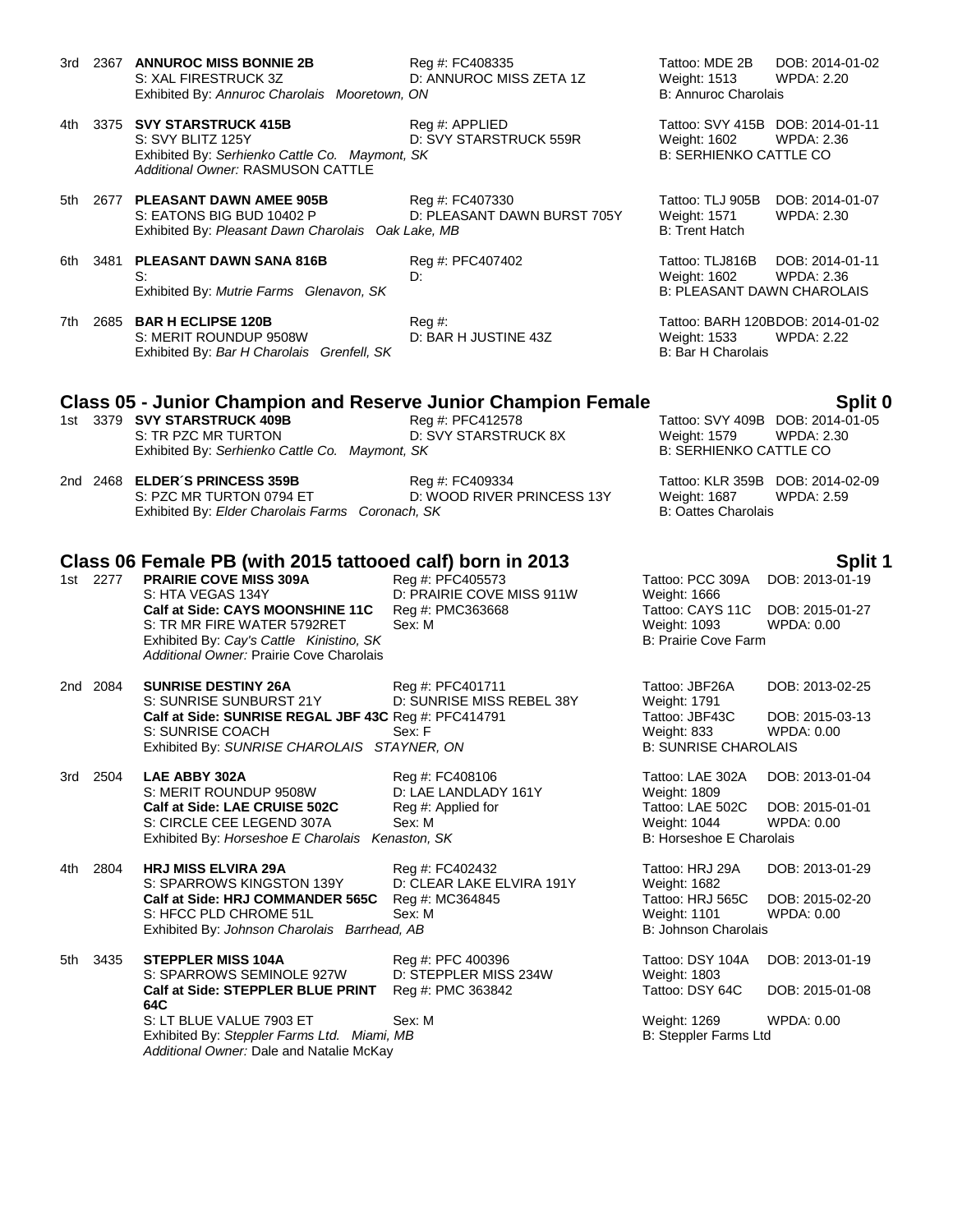|                           | Class 07 Female PB (with 2015 tattooed calf) born in 2012 or                                                                                                      |                                                                                 |                                                                                                                        | Split 1                                                          |
|---------------------------|-------------------------------------------------------------------------------------------------------------------------------------------------------------------|---------------------------------------------------------------------------------|------------------------------------------------------------------------------------------------------------------------|------------------------------------------------------------------|
| earlier<br>1st 3085       | PZC TR DESIRAE 012<br>S: CML DIABLO 2X<br>Calf at Side: CML DESIRAE 558C<br>S: CML DISTINCTION 318A<br>Exhibited By: McLeod Livestock Cochrane, AB                | Reg #: PFC 408896<br>D: THOMAS MS TRADEMARK 4755<br>Reg #: PFC 415385<br>Sex: F | Tattoo: CML 1012Z DOB: 2012-03-08<br><b>Weight: 1890</b><br>Tattoo: CML 558C<br>Weight: 937<br><b>B: Polzin Cattle</b> | DOB: 2015-02-01<br>WPDA: 0.00                                    |
| 2nd 3341                  | <b>ROSSO MS MARYANNE 4X</b><br>S: GBR RAMBLER 78U<br>Calf at Side: ROSSO PLATINUM 72C<br>S: MXS IRRESISTIBULL 357A<br>Exhibited By: Rosso Charolais Moose Jaw, SK | Reg #: FC391717<br>D: ROSSO MS MARYANNE 10U<br>Reg #: MC364688<br>Sex: M        | Tattoo: ROS 4X<br>Weight: 1782<br>Tattoo: ROS 72C<br>Weight: 951<br><b>B: Rosso Charolais</b>                          | DOB: 2010-02-05<br>DOB: 2015-04-25<br>WPDA: 0.00                 |
| <b>Female</b>             | <b>Class 08 - Senior Champion and Reserve Senior Champion</b>                                                                                                     |                                                                                 |                                                                                                                        | Split 0                                                          |
| 1st 3085                  | Exhibited By: McLeod Livestock Cochrane, AB<br><b>CML DESIRAE 558C</b><br>S: CML DISTINCTION 318A                                                                 | Reg #: PFC 415385<br>D: PZC TR DESIRAE 012                                      | <b>B: McLeod Livestock</b><br>Tattoo: CML 558C<br>Weight: 937                                                          | DOB: 2015-02-01<br>WPDA: 3.19                                    |
|                           | <b>PZC TR DESIRAE 012</b><br>S: CML DIABLO 2X                                                                                                                     | Reg #: PFC 408896<br>D: THOMAS MS TRADEMARK 4755                                | Tattoo: CML 1012Z DOB: 2012-03-08<br>Weight: 1890                                                                      | WPDA: 1.40                                                       |
| 2nd 2277                  | Exhibited By: Cay's Cattle Kinistino, SK<br><b>CAYS MOONSHINE 11C</b><br>S: TR MR FIRE WATER 5792RET                                                              | Reg #: PMC363668<br>D: PRAIRIE COVE MISS 309A                                   | B: Randy & Susan Cay<br>Tattoo: CAYS 11C<br>Weight: 1093                                                               | DOB: 2015-01-27<br>WPDA: 3.66                                    |
|                           | <b>PRAIRIE COVE MISS 309A</b><br>S: HTA VEGAS 134Y<br>Additional Owner: Prairie Cove Charolais                                                                    | Reg #: PFC405573<br>D: PRAIRIE COVE MISS 911W                                   | Tattoo: PCC 309A<br>Weight: 1666                                                                                       | DOB: 2013-01-19<br><b>WPDA: 1.61</b>                             |
|                           | <b>Class 09 - Grand Champion and Reserve Grand Champion</b>                                                                                                       |                                                                                 |                                                                                                                        | Split 0                                                          |
| <b>Female</b><br>1st 3085 | Exhibited By: McLeod Livestock Cochrane, AB<br><b>CML DESIRAE 558C</b><br>S: CML DISTINCTION 318A                                                                 | Reg #: PFC 415385<br>D: PZC TR DESIRAE 012                                      | <b>B: McLeod Livestock</b><br>Tattoo: CML 558C<br>Weight: 937                                                          | DOB: 2015-02-01<br>WPDA: 3.19                                    |
|                           | <b>PZC TR DESIRAE 012</b><br>S: CML DIABLO 2X                                                                                                                     | Reg #: PFC 408896<br>D: THOMAS MS TRADEMARK 4755                                | Tattoo: CML 1012Z DOB: 2012-03-08<br>Weight: 1890                                                                      | WPDA: 1.40                                                       |
| 2nd 2277                  | Exhibited By: Cay's Cattle Kinistino, SK<br><b>CAYS MOONSHINE 11C</b><br>S: TR MR FIRE WATER 5792RET                                                              | Reg #: PMC363668<br>D: PRAIRIE COVE MISS 309A                                   | B: Randy & Susan Cay<br>Tattoo: CAYS 11C DOB: 2015-01-27<br>Weight: 1093                                               | <b>WPDA: 3.66</b>                                                |
|                           | <b>PRAIRIE COVE MISS 309A</b><br>S: HTA VEGAS 134Y<br>Additional Owner: Prairie Cove Charolais                                                                    | Reg #: PFC405573<br>D: PRAIRIE COVE MISS 911W                                   | Tattoo: PCC 309A<br>Weight: 1666                                                                                       | DOB: 2013-01-19<br><b>WPDA: 1.61</b>                             |
|                           | Class 10 - Bull PB born 2015<br>1st 3378 SVY COMPTON PLD 524C<br>S: CEDARDALE ZEAL<br>Exhibited By: Serhienko Cattle Co. Maymont, SK                              | Reg #: PMC364874<br>D: SVY STARSTRUCK 126Y                                      | Weight: 1052<br><b>B: SERHIENKO CATTLE CO</b>                                                                          | Split 1<br>Tattoo: SVY 524C DOB: 2015-02-15<br><b>WPDA: 3.76</b> |

2nd 2774 **HIGH BLUFF CAPONE 109C** Reg #: MC364825 **Tattoo: HBSF 13C DOB: 2015-02-16** Tattoo: HBSF 13C DOB: 2015-02-16<br>22. S: HBSF ZORRO 1Z D: HIGH BLUFF TWINKLE 11T Weight: 1178 WPDA: 4.22 D: HIGH BLUFF TWINKLE 11T Weight: 1178 WPDA: 4.22<br>B: HIGH BLUFF STOCK FARM Exhibited By: *High Bluff Stock Farm Inglis, MB* 

3rd 3226 **SOS GAME CHANGER 67C** Reg #: MC 364807 Tattoo: SOS 67C DOB: 2015-03-03<br>S: VFF 172Y S: VFT 172Y D: FFBB 672S DEREE 672S S: VFF 172Y **D: FFBB 672S** Meight: 1154 WPDA: 4.37<br>Exhibited By: Springside Farms Ardrie, AB B: Springside Farms Media of B: Springside Farms Exhibited By: Springside Farms Ardrie, AB

4th 3059 **MCL WALK THIS WAY 69C** Reg #: APPLIED **Tattoo: MCL 69C** DOB: 2015-03-08<br>S: SILVERSTREAM GEDDES G102 D: STAUFFERS MISS GINGER 69T Weight: 957 WPDA: 3.69 D: STAUFFERS MISS GINGER 69T Weight: 957 | V<br>B: Mccaw Livestock Exhibited By: Mccaw Livestock Whitewood, SK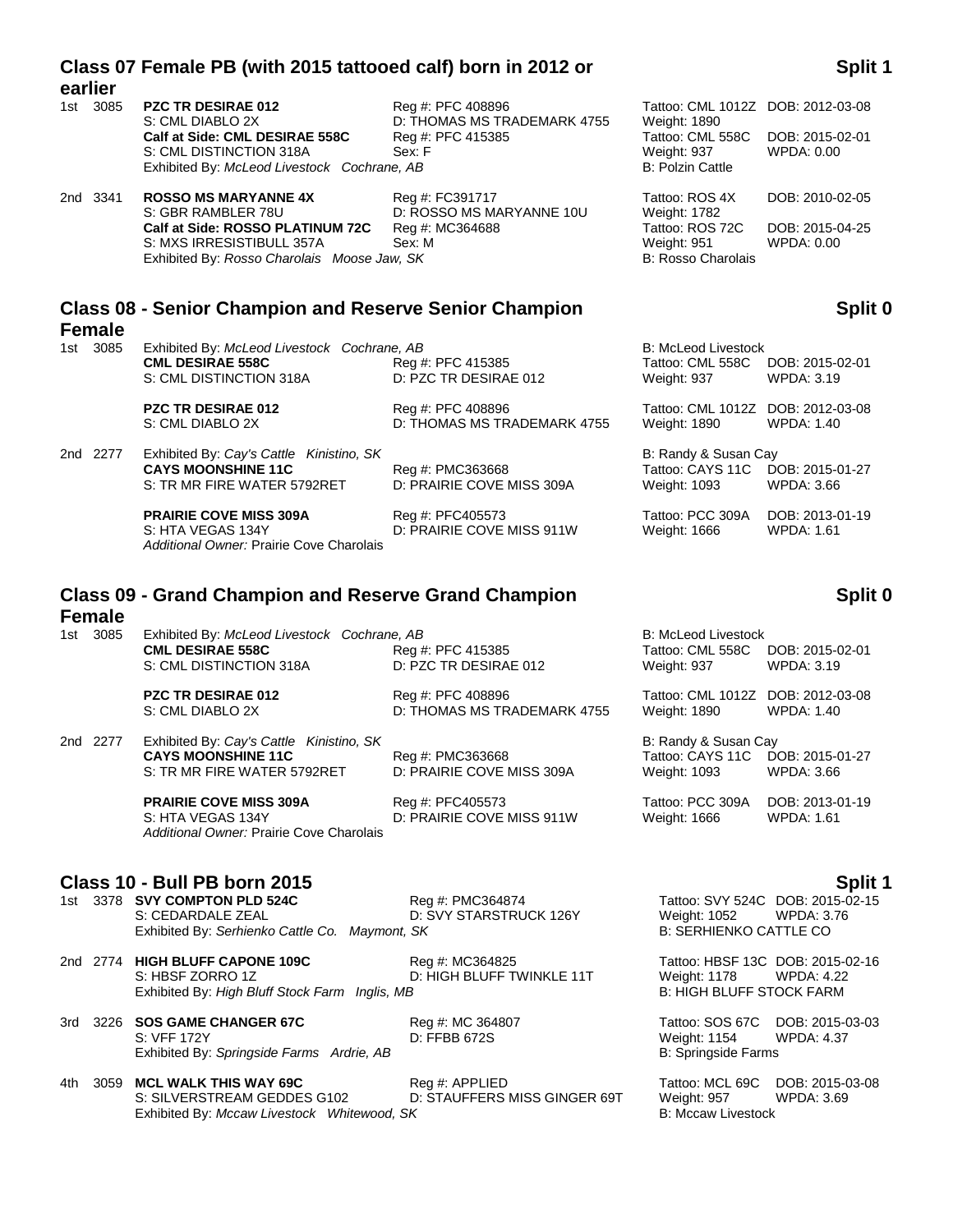5th 2472 **ELDER'S COPPER 134C** Reg #: MC364823 Tattoo: KLR 134C DOB: 2015-02-25 S: RED RIVER 61Z **D: ELDER'S COPPER RORA 35Z** Weight: 1144 WPDA: 4.24<br>Exhibited By: Elder Charolais Farms Coronach, SK **B: ELDER CHAROLAIS FARMS** Exhibited By: Elder Charolais Farms Coronach, SK

6th 3101 **MCTAVISH EMPIRE 82C** Reg #: MC364706 Tattoo: BBMT 82C DOB: 2015-02-15 S: PLEASANT DAWN MAGNUM 49Y D: MCTAVISH JEN 71U Weight: 1231 WPDA: 4.40 Exhibited By: *McTavish Charolais Moosomin, SK* B: McTavish Charolais *B*: McTavish Charolais

7th 3227 **SOS CHIVE ON 122C** Reg #: MC364762 Tattoo: SOS 122C DOB: 2015-02-17 S: BKJ CHAVEZ 826Y D: SOS 231Z Weight: 1236 WPDA: 4.45 Exhibited By: *Springside Farms Ardrie, AB* B: Springside Farms Ardrie, AB

## **Class 10 - Bull PB born 2015 Split 2**

1st 3232 **SOS HARVESTER PLD 61C** S: CSS 20Y D: SOS 33Y DESCUSS 20Y Weight: 1170 WPDA: 4.09<br>Exhibited By: Springside Farms Ardrie, AB B: Springside Farms B: Springside Farms Exhibited By: Springside Farms Ardrie, AB

2nd 3096 **MCTAVISH GAMEDAY 14C** Reg #: MC364703 Tattoo: BBMT 14C DOB: 2015-02-05 Exhibited By: McTavish Charolais Moosomin, SK

3rd 2311 **BORDERLANDS SMOKEN 40C** Reg #: PMC364503 Tattoo: CWC 40C DOB: 2015-02-13 D: BORDERLANDS LASS 40W Exhibited By: *Borderland Cattle Company Rockglen, SK* B: BORDERLAND CATTLE

4th 3140 **CHAROLA MOORE A-SERIES 24C** Reg #: PMC364868 Tattoo: DAM 24C DOB: 2015-02-13 S: C2 A-SERIES 32A D: KEY M´S TERESA 14T Weight: 1141 WPDA: 4.05 Exhibited By: *Charla Moore Farms Redvers, SK* B: Douglas Moore B: Douglas Moore

5th 3225 **SOS VERSACE 60C** Reg #: MC364759 Tattoo: SOS 60C DOB: 2015-02-09 S: GCC 35Z D: SOS 51W Weight: 1152 WPDA: 4.03 Exhibited By: Springside Farms Ardrie, AB B: Springside Farms Ardrie, AB B: Springside Farms *Additional Owner:* Fisher Polled Charolais

6th 2976 **CFC 43Y WILD CARD 50C** Reg #: MC364852 Tattoo: CFC 50C DOB: 2015-02-13 D: JOR RED CANYON LADY 27U Weight: 1061 WPDA: 3.76<br>e, AB B: COYOTE FLATS CHAROLAIS Exhibited By: Coyote Flats Charolais Coaldale, AB

7th 2600 **G.BROS. G-FORCE** Reg #: MC 365091 Tattoo: DBLG 265CDOB: 2015-02-05 S: DBLG DCR MRU 148 GAMECHANGER Z173 D: DBLG GILLILAND SWAYLO 223U Weight: 1178 WPDA: 4.06 Exhibited By: *Gilliland Brothers Charolais Carievale, SK* B: GILLILAND BROTHERS

### **Class 10 - Bull PB born 2015 Split 3**

1st 3374 **SVY GRIZZLY PLD 521C** Reg #: PMC364873 Tattoo: SVY 521C DOB: 2015-01-29 S: SVY BLITZ 125Y D: SVY STARSTRUCK 825U Weight: 1173 WPDA: 3.95 Exhibited By: Serhienko Cattle Co. Maymont, SK **B: SERHIENKO CATTLE CO.** B: SERHIENKO CATTLE CO

2nd 3231 **SOS CHUCKWAGON 54C** Reg #: MC364767 Tattoo: SOS 54C DOB: 2015-01-27 S: SILVERSTREAM GEDDES G102 D: SOC BACHOLERETTE 44W Weight: 1118 Exhibited By: *Springside Farms Ardrie, AB* B: Springside Farms Ardrie, AB B: Springside Farms

3rd 2775 **HIGH BLUFF CRUZ 48C** Reg #: MC364826 Tattoo: HBSF 48C DOB: 2015-01-31 S: KKK BRONCO 2204 P D: PFC411548 HIGH BLUFF EXTRA 16A Weight: 1132 WPDA: 3.84

Exhibited By: *High Bluff Stock Farm Inglis, MB* B: **HIGH BLUFF STOCK FARM** B: HIGH BLUFF STOCK FARM

4th 2500 **LAE CAIRO 579C** Reg #: APPLIED Tattoo: LE 579C DOB: 2015-02-03<br>S: SPARROWS LANDMARK 963W D: LAE SANCHEBA 15X Weight: 1136 WPDA: 3.89 S: SPARROWS LANDMARK 963W D: LAE SANCHEBA 15X Weight: 1136 WP<br>Exhibited By: Horseshoe E Charolais Kenaston, SK B: Horshoe E Charolais Exhibited By: *Horseshoe E Charolais Kenaston, SK* 

5th 2675 **PLEASANT DAWN CLASSIC 707C** Reg #: MC363108 Tattoo: ASH 707C DOB: 2015-02-04<br>S: PLEASNT DAWN CHISUM 216A D: PLEASANT DAWN EXTRA 70A Weight: 1058 WPDA: 3.64 D: PLEASANT DAWN EXTRA 70A Weight: 1058 WPDA: 3.64 Exhibited By: Pleasant Dawn Charolais Oak Lake, MB **Billion Communist Carolant Dawn** B: Pleasant Dawn

6th 3451 **TWN CRAVEN 20C** Reg #: APPLIED FOR Tattoo: TWN 20C DOB: 2015-01-26 S: CEDARDALE ZEAL 125Z D: TWN APPLE 17A Weight: 1064 WPDA: 3.<br>Exhibited By: Sunblade Charolais/SunTek Livestock Foxwarren, MB B: SUNBLADE CHAROLAIS Exhibited By: Sunblade Charolais/SunTek Livestock Foxwarren, MB

D: MCTAVISH KAROLINA 20T Weight: 1218 WPDA: 4.20<br>SK B: McTavish Charolais

COMPANY

**CHAROLAIS**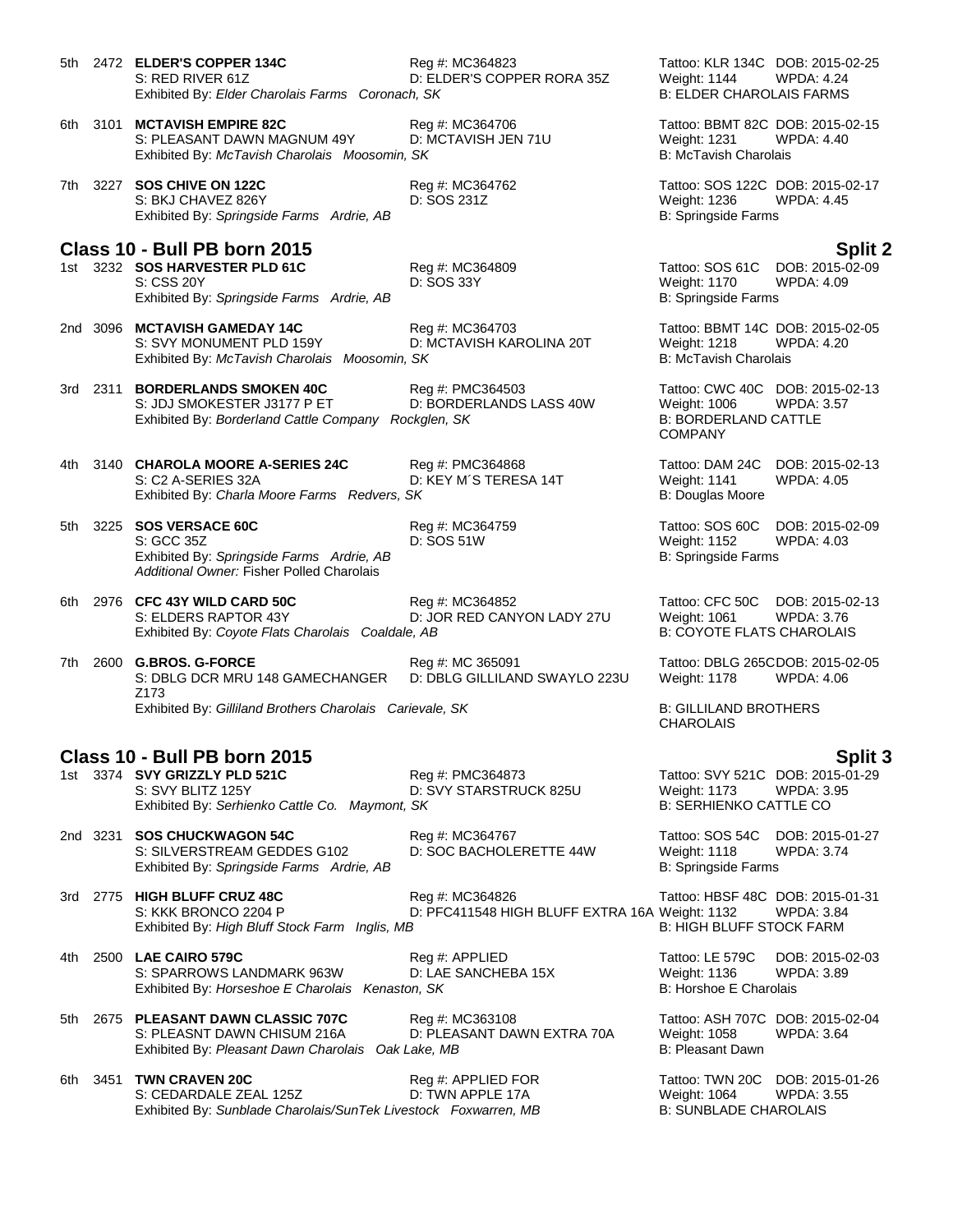| 7th |      | 3586 JWX CELEBRITY 811C<br>S: SILVERSTREAM EVOLUTION E168<br>Exhibited By: Wilgenbusch Charolais Halbrite, SK       | Reg #: MC364853<br>D: JWX MISS SERIO 611U                      | Tattoo: JWX 811C DOB: 2015-01-30<br>Weight: 1123<br>B: Wilgenbusch Charolais            | WPDA: 3.79                                             |
|-----|------|---------------------------------------------------------------------------------------------------------------------|----------------------------------------------------------------|-----------------------------------------------------------------------------------------|--------------------------------------------------------|
| 8th |      | 3303 HEJ CASH 72C<br>S: NINA ALL YOU NEED 44Y<br>Exhibited By: HEJ Charolais Red Deer County, AB                    | Reg #: PFC36481<br>D: HEJ SPY ROCKIT 142Y                      | Tattoo: HEJ 72C<br>Weight: 1129<br><b>B: HEJ CHAROLAIS</b>                              | DOB: 2015-01-30<br>WPDA: 3.81                          |
|     |      | Class 10 - Bull PB born 2015                                                                                        |                                                                |                                                                                         | <b>Split 4</b>                                         |
|     |      | 1st 2773 HIGH BLUFF CASANOVA 13C<br>S: SILVERSTREAM GEDDES G102<br>Exhibited By: High Bluff Stock Farm Inglis, MB   | Reg #: MC364824<br>D: HIGH BLUFF ESPERENZA 15Y                 | Tattoo: HBSF 13C DOB: 2015-01-22<br>Weight: 1218<br><b>B: HIGH BLUFF STOCK FARM</b>     | <b>WPDA: 4.01</b>                                      |
|     |      | 2nd 2470 ELDER'S CAPTAIN 63C<br>S: CML ENCORE 4Y<br>Exhibited By: Elder Charolais Farms Coronach, SK                | Reg #: MC364816<br>D: ELDER'S ECHO 155X                        | Tattoo: KLR 63C<br>Weight: 1207<br><b>B: ELDER CHAROLAIS FARMS</b>                      | DOB: 2015-01-23<br><b>WPDA: 3.98</b>                   |
|     |      | 3rd 2798 HRJ CHA-CHING 542C<br>S: SPARROWS KINGSTON<br>Exhibited By: Johnson Charolais Barrhead, AB                 | Reg #: FC415406<br>D: HRJ MISS PARIS 40P                       | Tattoo: HRJ 542C DOB: 2015-01-26<br>Weight: 1334<br>B: Johnson Charolais                | WPDA: 4.45                                             |
| 4th |      | 2676 PLEASANT DAWN TORO 21C<br>S: VIKSE OVER TIME 104A<br>Exhibited By: Pleasant Dawn Charolais Oak Lake, MB        | Reg #: MC362910<br>D: PLEASANT DAWN RANDOLPH 561W Weight: 1068 | Tattoo: RKJ 21C<br><b>B: Tully Hatch</b>                                                | DOB: 2015-01-23<br>WPDA: 3.52                          |
| 5th | 3284 | PFC COLONEL 504C<br>S: MVY SHOWCASE 8A<br>Exhibited By: Phillips Farms Charolais Estevan, SK                        | Reg #: PMC363986<br>D: MVY BARBRA-ANN 51Y                      | Tattoo: PFC 504C DOB: 2015-01-23<br>Weight: 1118<br><b>B: MACVOY CHAROLAIS</b>          | <b>WPDA: 3.69</b>                                      |
| 6th | 3577 | <b>JWX CRIMSON RED 101C</b><br>S: CRYSTAL D PIERCE 40P<br>Exhibited By: Wilgenbusch Charolais Halbrite, SK          | Reg #: APPLIED<br>D: FFBB RED BUCKLED PLD 101Y                 | Tattoo: JWX 101C DOB: 2015-01-25<br>Weight: 1135<br>B: Wilgenbusch Charolais            | <b>WPDA: 3.77</b>                                      |
|     |      | 2469 ELDER'S CHEYENNE 65C<br>S: GRANT'S PLAYBOY 3X<br>Exhibited By: Elder Charolais Farms Coronach, SK              | Reg #: PMC364817<br>D: ELDER'S GMC RAIN DANCER 249A            | Tattoo: KLR 65C<br>Weight: 1028<br><b>B: Elder Charolais</b>                            | DOB: 2015-01-24<br>WPDA: 3.40                          |
|     |      | Class 10 - Bull PB born 2015                                                                                        |                                                                |                                                                                         |                                                        |
|     |      | 1st 3566 SKW EXPEDITION 89C<br>S: LT SUNDANCE<br>Exhibited By: Creek's Edge Land & Cattle Ltd. Yellow Creek, SK     | Reg #: PMC363407<br>D: SKW EDISON 77Z                          | Tattoo: SKW 89C<br>Weight: 1258<br>B: Creek's Edge Land & Cattle Ltd                    | <b>Split 5</b><br>DOB: 2015-01-20<br><b>WPDA: 4.11</b> |
|     |      | 2nd 2601 G.BROS. MONROE                                                                                             | Reg #: MC 364856                                               | Tattoo: RGCG                                                                            | DOB: 2015-01-20                                        |
|     |      | S: ACC 914W ACC I AM LEGEND 914W<br>Exhibited By: Gilliland Brothers Charolais Carievale, SK                        | D: RGCG 1S G.BROS. SHAMOE 1S                                   | 516C<br>Weight: 1296<br><b>B: GILLILAND BROTHERS</b><br><b>CHAROLAIS</b>                | <b>WPDA: 4.24</b>                                      |
|     |      | 3rd 2972 CFC 53Z GOLD RUSH 15C<br>S: PLEASANTDAWN SPLENDOR 53Z<br>Exhibited By: Coyote Flats Charolais Coaldale, AB | Reg #: MC364850<br>D: JOR MISS RED CANYON 22X                  | Tattoo: CFC 15C<br><b>Weight: 1201</b><br><b>B: COYOTE FLATS CHAROLAIS</b>              | DOB: 2015-01-21<br>WPDA: 3.94                          |
| 4th |      | 2979 CFC 43Y PROWLER 16C<br>S: ELDERS RAPTOR 43Y<br>Exhibited By: Coyote Flats Charolais Coaldale, AB               | Reg #: MC364851<br>D: JOR MISS 15S RIPPER 63W                  | Tattoo: CFC 16C<br><b>Weight: 1153</b><br><b>B: COYOTE FLATS CHAROLAIS</b>              | DOB: 2015-01-21<br>WPDA: 3.78                          |
| 5th |      | 3100 MCTAVISH ESSENTIAL 78C<br><b>S: MERIT 9874W</b><br>Exhibited By: McTavish Charolais Moosomin, SK               | Reg #: PMC365207<br>D: MCTAVISH COVERGIRL 6X                   | Tattoo: BBMT 78C DOB: 2015-01-19<br><b>Weight: 1249</b><br><b>B: McTavish Charolais</b> | WPDA: 4.07                                             |
| 6th |      | 2476 ELDER'S CASH 46C<br>S: ELDER'S ZEUS 22Z<br>Exhibited By: Elder Charolais Farms Coronach, SK                    | Reg #: PMC364814<br>D: ELDER'S RAQUELLE KB< 124X               | Tattoo: KLR 46C<br><b>Weight: 1111</b><br><b>B: Elder Charolais</b>                     | DOB: 2015-01-19<br>WPDA: 3.62                          |
| 7th |      | 2674 PLEASANT DAWN TROOPER 853C<br>S: VIKSE OVER TIME 104A<br>Exhibited By: Pleasant Dawn Charolais Oak Lake, MB    | Reg #: MC363516<br>D: PLEASANT DAWN LADY 653T                  | Tattoo: TLJ 853C<br>Weight: 1139<br><b>B: Trent Hatch</b>                               | DOB: 2015-01-21<br>WPDA: 3.73                          |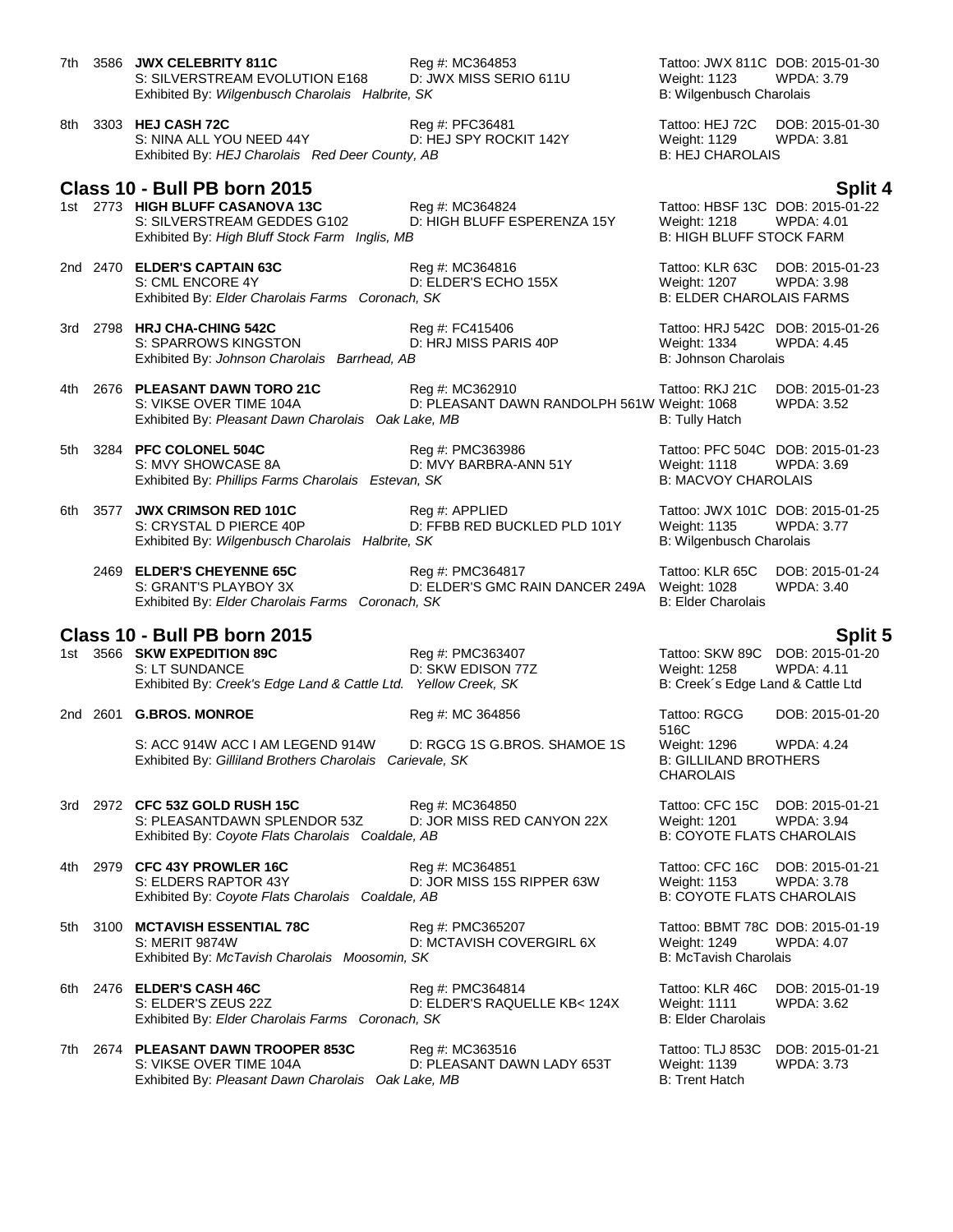S: DBLG 173Z DCR MRU 148 GAMECHANGER Z173 D: RGCG 217X G. BROS. CRYSTAL 217X Exhibited By: Gilliland Brothers Charolais Carievale, SK B: GILLILAND BROTHERS

# **Class 10 - Bull PB born 2015 Split 6**

- S: MERIT ROUNDUP 9508W D: LAE LANDLADY 161Y Weight: 1192 WPDA:<br>Exhibited By: Horseshoe E Charolais Kenaston, SK B: Horseshoe E Charolais Exhibited By: *Horseshoe E Charolais Kenaston, SK*
- 2nd 3582 **JWX DOWTOWN 7C** Reg #: APPLIED Reg Tattoo: DOB: 2015-01-18<br>S: JWX FIFTY SHADES 706Z D: JWX MERCEDES 20Z Weight: 1323 WPDA: 4.30 S: JWX FIFTY SHADES 706Z D: JWX MERCEDES 20Z Weight: 1323 WPDA: Exhibited By: Wilgenbusch Charolais Halbrite. SK Exhibited By: Wilgenbusch Charolais Halbrite, SK
- 3rd 3049 **MVY ALL SHOOK UP 18C** Reg #: MC364843 Tattoo: MVY 18C DOB: 2015-01-17 S: MVY ALL STAR 61A **D: MVY ELITE 23Z** Weight: 1256 WPDA: 4.06<br>
Exhibited By: *McAvoy Charolais Arelee, SK* B: McAvoy Charolais Exhibited By: McAvoy Charolais Arelee, SK
- 4th 3110 **XAL CAPTAIN JACK 10C** Reg #: PMC363715 Tattoo: XAL 10C DOB: 2015-01-18 S: WC BENELLI 2134 P ET 
D: GERRARD DUSTY 16Y 
D: Mendel By: Medonte Charolais Hillsdale, ON
B: MEDONTE CHAROLAIS

B: MEDONTE CHAROLAIS

D: D: MEDONTE CHAROLAIS

D: GERRARD DUSTY 16Y

B: MEDONTE CHAROLAIS Exhibited By: Medonte Charolais Hillsdale, ON
- 5th 3305 **HEJ CLASSIFIED 29C** Reg #: PMC364862 Tattoo: HEJ 29C DOB: 2015-01-18 S: LT LEDGER 0332P D: HEJ IVY 48X Weight: 1161 WPDA: 3.77 Exhibited By: *HEJ Charolais Red Deer County, AB* B: HEJ CHAROLAIS
- 6th 3453 **TWN CHINOOK 7C** Reg #: APPLIED FOR Tattoo: TWN 7C DOB: 2015-01-16 S: CEDARDALE ZEAL 125Z **D: TWN WILLOW 2W Weight: 1040** WPDA: 3.35 Exhibited By: Sunblade Charolais/SunTek Livestock Foxwarren, MB B: SUNBLADE CHAROLAIS
	- 2974 **CFC 43Y EXPANSION 10C** Reg #: MC364848 Tattoo: CFC 10C DOB: 2015-01-16 D: JOR MISS BIG DADDY 7X Exhibited By: *Coyote Flats Charolais Coaldale, AB* B: COYOTEFLATS CHAROLAIS

### **Class 10 - Bull PB born 2015 Split 7**

1st 3230 **SOS HOMEGROWN 15C** Reg #: MC364788 Tattoo: SOS 15C DOB: 2015-01-14<br>S: WINN MANS CHAVEZ 826Y D: SOS SPRINGESIDES ADELE 167Z Weight: 1150 WPDA: 3.69 Exhibited By: Springside Farms Ardrie, AB B: Springside Farms Ardrie, AB B: Springside Farms

D: SOS SPRINGESIDES ADELE 167Z Weight: 1150

- 2nd 3098 **MCTAVISH GAME PLAN 46C** Reg #: MC364705 Tattoo: BBMT 46C DOB: 2015-01-14 S: SVY MONUMENT PLD 159Y D: MCTAVISH STEPPER 61Y Weight: 1233 WPDA: 3.95 Exhibited By: *McTavish Charolais Moosomin, SK* B: McTavish Charolais B: McTavish Charolais
- 3rd 3286 **PFC CHIEF 502C** Reg #: PMC364212 Tattoo: PFC 502C DOB: 2015-01-14 S: G. BROS ALEJANDRO 346A D: JMB MS MERIT 133Y Weight: 1125 WPDA: 3.61 Exhibited By: *Phillips Farms Charolais Estevan, SK* B: PHILLIPS FARMS CHAROLAIS
- 4th 2765 **HC CENTURY 509C** Reg #: PMC364070 Tattoo: HC 509C DOB: 2015-01-10 S: ELDER'S ZEUS 22Z D: EVC MISS ELEGENTC 34X Weight: 1061 WPDA: 3.36 Exhibited By: Hunter Charolais Roblin, MB

D: HC SELMA 626S

- 3432 **SCF CASTRO 256C** Reg #: FMC9150 Reg **Example 2015-01-11** S: EXOTIC SC<br>
S: EXOTIC SC **Reg #: FMC9150** D: PCFL DYNASTIE 127Y Weight: 1033 WPDA: 3.28 Exhibited By: Stephen Charolais Moosomin, SK
- 3055 **MCL SPARROW PLD 610S MOTY 1C** Reg #: APPLIED Tattoo: MCL 1C DOB: 2015-01-09 D: SPARROW PANDORA 411A Exhibited By: *Mccaw Livestock Whitewood, SK* B: A Sparrow farms

### **Class 10 - Bull PB born 2015 Split 8**

1st 2803 **HRJ CROWD FAVOURITE 515C** Reg #: MC364667 Tattoo: HRJ 515C DOB: 2015-01-06 S: SPARROWS KINGSTON 139Y D: HRJ MISS PARIS 7S Weight: 1281 WPDA: 4.00 Exhibited By: *Johnson Charolais Barrhead, AB* B: *Johnson Charolais* B: *Johnson Charolais* 

520C DOB: 2015-01-21

Weight: 1196 WPDA: 3.92

**CHAROLAIS** 

1) Reg #: APPLIED FOR Tattoo: LAE 531C DOB: 2015-01-16<br>
D: LAE LANDLADY 161Y Weight: 1192 WPDA: 3.85

5th 2764 **HC CATALYST 510C** Reg #: PMC364072 Tattoo: HC 510C DOB: 2015-01-10 Exhibited By: *Hunter Charolais Roblin, MB* B: Hunter Charolais And B: Hunter Charolais

D: PCFL DYNASTIE 127Y Weight: 1033 W<br>SK B: Stephen Charolais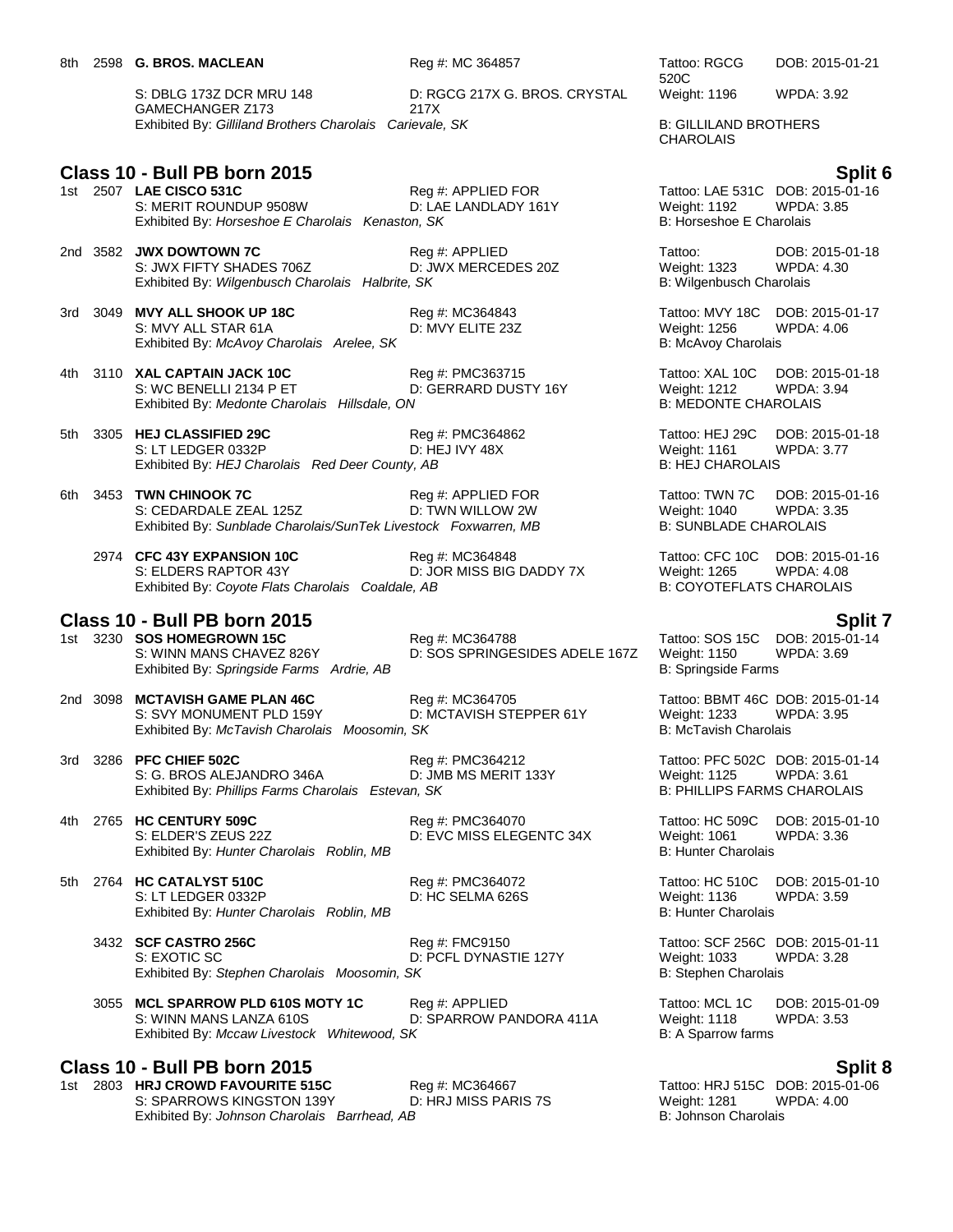2nd 2503 **LAE COWBOY CASANOVA 507C** Reg #: MC 363947 Tattoo: LAE 507C DOB: 2015-01-04 S: MERIT ROUNDUP 9508W D: LAE JAZZLAND 123Y Weight: 1222 WPDA: 3.80 Exhibited By: *Horseshoe E Charolais Kenaston, SK* B: *Horseshoe E Charolais* 

- 3rd 3111 **XAL CUSTOM MADE 1C** Reg #: PMC363707 Tattoo: XAL 1C DOB: 2015-01-01 S: XAL FIRE IT UP 5A D: GERRARD EVETTA 1A Weight: 1250 WPDA: 3.85 Exhibited By: *Medonte Charolais Hillsdale, ON* B: MEDONTE CHAROLAIS *Additional Owner:* MOYER CATTLE CO
- 4th 3584 **JWX UPTOWN FUNK 470C** Reg #: MC364854 Tattoo: JWX 470C DOB: 2015-01-03 S: GERRARD PASTOR 35Z D: KCM 470P Weight: 1173 WPDA: 3.63 Exhibited By: Wilgenbusch Charolais Halbrite, SK B: Wilgenbusch Charolais Halbrite, SK
- 5th 3051 **MVY IRON SITES 6C** Reg #: MC364844 Tattoo: MVY 6C DOB: 2015-01-04 S: MERIT ROUNDUP 9508W D: MVY JUDY 41A Weight: 1078 Exhibited By: *McAvoy Charolais Arelee, SK* B: McAvoy Charolais
- 6th 3072 **JMB BREWMASTER 504C** Reg #: PMC 363226 Tattoo: JMB 504C DOB: 2015-01-07 S: BXB DATELINE SON 65R D: JMB MS OAKRIDGE 849U Weight: 1309 WPDA: 4.10 Exhibited By: *JMB Charolais Brookdale, MB* B: JMB CHAROLAIS

- 7th 3568 **SKW CONVOY 22C** Reg #: PMC363303 Tattoo: SKW 22C DOB: 2015-01-07 S: STEPPLER 83U D: SKW BLISS 38S Weight: 1193 WPDA: 3.74 Exhibited By: *Creek's Edge Land & Cattle Ltd.* Yellow Creek, SK B: Creek's Edge Land & Cattle Ltd
- 8th 2365 **ANNUROC CAPTAIN 5C** Reg #: MC362575 Tattoo: MDE 5C DOB: 2015-01-04<br>S: XAL FIRESTRUCK 3Z D: ANNUROC MISS WITCH 2W Weight: 1018 WPDA: 3.16 S: XAL FIRESTRUCK 3Z D: ANNUROC MISS WITCH 2W Weight: 1018 WPDA: 3.16 Exhibited By: Annuroc Charolais Mooretown, ON

## **Class 11 - Junior Division Champion and Reserve Champion Futurity Bull**

1st 3374 **SVY GRIZZLY PLD 521C** Reg #: PMC364873 Tattoo: SVY 521C DOB: 2015-01-29 S: SVY BLITZ 125Y D: SVY STARSTRUCK 825U Weight: 1173 WPDA: 3.95 Exhibited By: Serhienko Cattle Co. Maymont, SK B: SERHIENKO CATTLE CO.

2nd 3231 **SOS CHUCKWAGON 54C** Reg #: MC364767 Tattoo: SOS 54C DOB: 2015-01-27 S: SILVERSTREAM GEDDES G102 D: SOC BACHOLERETTE 44W Weight: 1118 WPDA: 3.74 Exhibited By: Springside Farms Ardrie, AB B: Springside Farms Ardrie, AB B: Springside Farms

### **Class 12 - Senior Division Champion and Reserve Champion Futurity Bull**

- 1st 2803 **HRJ CROWD FAVOURITE 515C** Reg #: MC364667 Tattoo: HRJ 515C DOB: 2015-01-06 S: SPARROWS KINGSTON 139Y D: HRJ MISS PARIS 7S Weight: 1281 WPDA: 4.00<br>Exhibited By: Johnson Charolais Barrhead, AB B: Johnson Charolais Exhibited By: Johnson Charolais Barrhead, AB
- 2nd 2507 **LAE CISCO 531C** Reg #: APPLIED FOR Tattoo: LAE 531C DOB: 2015-01-16 S: MERIT ROUNDUP 9508W D: LAE LANDLADY 161Y Weight: 1192 WPDA: 3.85 Exhibited By: *Horseshoe E Charolais Kenaston, SK* B: Horseshoe E Charolais

# **Class 13 - Bull PB born 2014 Split 1**

S: KRF WHAT-A-BOY 104Y D: SCF ZABRINA 146Z Weight: 2278 WPDA: 3.64<br>
Exhibited By: JMB Charolais Brookdale, MB B: JMB CHAROLAIS Exhibited By: JMB Charolais Brookdale. MB *Additional Owner:* Footprint Farm, Esther, AB

2nd 3480 **CRG CROWN ROYAL 19B** Reg #: MC357125 Tattoo: CRG19B DOB: 2014-01-14 S: D: Weight: 2088 WPDA: 3.08 Exhibited By: *Mutrie Farms Glenavon, SK* B:

3rd 3534 **ROLLIN'ACRES ZIP 12B** Reg #: FMC8993 Tattoo: HDT 12B DOB: 2014-01-12 S: SCF 94Y D: PCFL CAPRICE 5X Weight: 2021 WPDA: 2.98 Exhibited By: *Rollin Acres Charolais Mulmur, ON* B: Rollin'Acres Charolais Mulmur, ON *Additional Owner:* Gold Bar livestock

4th 2475 **ELDER´S BLACKJACK 788B** Reg #: MC358621 Tattoo: KLR 788B DOB: 2014-01-09 S: GERRARD PASTOR 35Z D: SVY STARSTRUCK 8X Weight: 2143 WPDA: 3.14<br>Exhibited By: Elder Charolais Farms Coronach, SK B: Serhienko Cattle Co. Exhibited By: Elder Charolais Farms Coronach, SK

### **Split 0**

## **Split 0**

1st 3069 **JMB RENAISSANCE 444B** Reg #: PMC 357706 Tattoo: JMB 444B DOB: 2014-03-07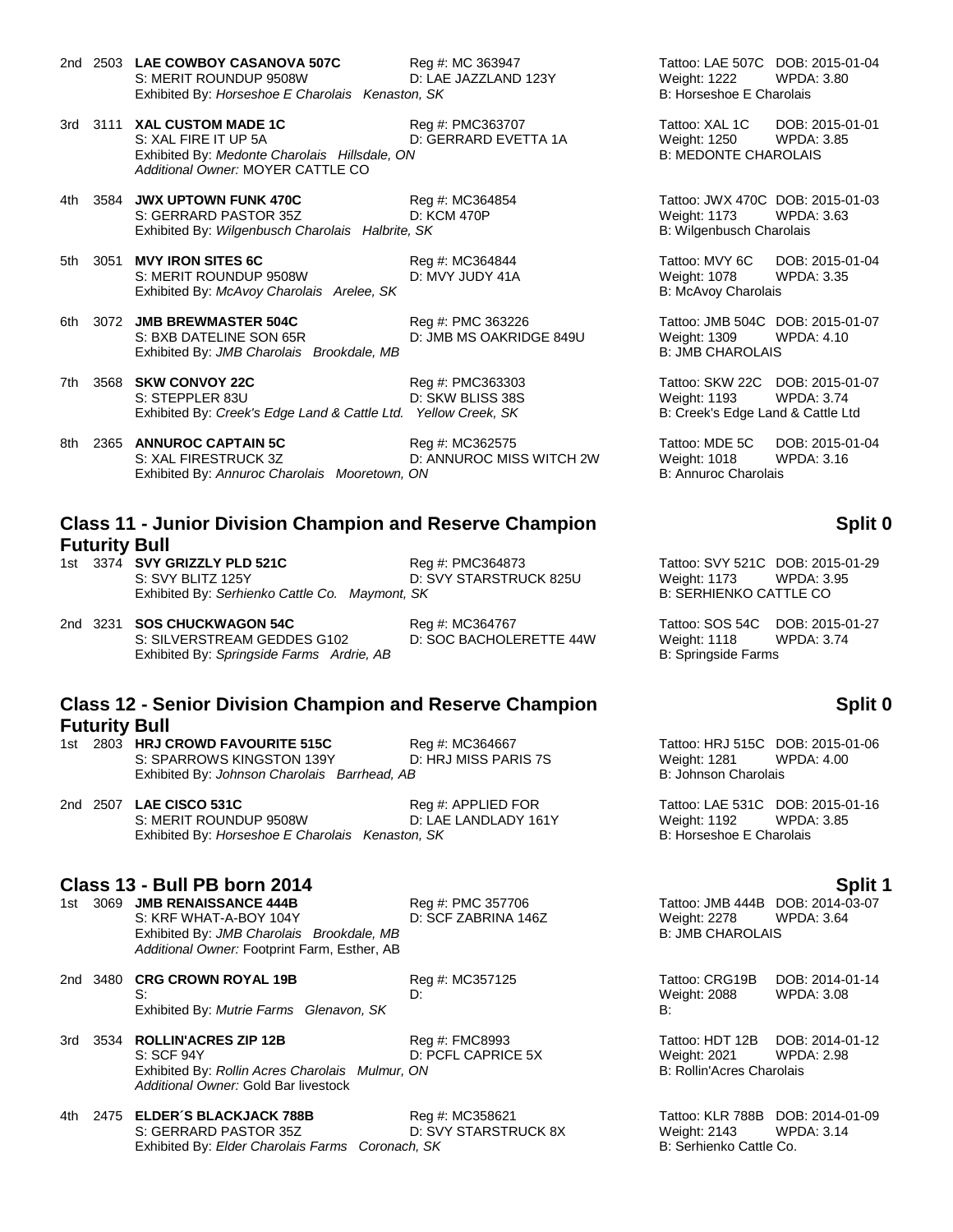|             | <b>Class 14 - Junior Champion and Reserve Junior Champion Bull</b><br>1st 3069 JMB RENAISSANCE 444B<br>S: KRF WHAT-A-BOY 104Y<br>Exhibited By: JMB Charolais Brookdale, MB<br>Additional Owner: Footprint Farm, Esther, AB                                         | Reg #: PMC 357706<br>D: SCF ZABRINA 146Z     | Weight: 2278<br><b>B: JMB CHAROLAIS</b>                        | Split 0<br>Tattoo: JMB 444B DOB: 2014-03-07<br><b>WPDA: 3.64</b>        |
|-------------|--------------------------------------------------------------------------------------------------------------------------------------------------------------------------------------------------------------------------------------------------------------------|----------------------------------------------|----------------------------------------------------------------|-------------------------------------------------------------------------|
|             | 2nd 3480 CRG CROWN ROYAL 19B<br>S:<br>Exhibited By: Mutrie Farms Glenavon, SK                                                                                                                                                                                      | Reg #: MC357125<br>D:                        | Tattoo: CRG19B<br>Weight: 2088<br>B:                           | DOB: 2014-01-14<br><b>WPDA: 3.08</b>                                    |
|             | Class 15 - Bull PB born 2013<br>1st 3084 CML DISTINCTION 318A<br>S: MERIT VINTAGE 4065P<br>Exhibited By: McLeod Livestock Cochrane, AB<br>Additional Owner: Silver Spur Land & Cattle<br>Additional Owner: Sunrise Charolais                                       | Reg #: PMC 351779<br>D: TARGET PLD GINNY 40P | Weight: 2692<br><b>B: McLeod Livestock</b>                     | <b>Split 1</b><br>Tattoo: CML 318A DOB: 2013-01-17<br><b>WPDA: 2.59</b> |
|             | 2nd 3340 WMM ARTHUR 328A<br>S: WINN MANS QUIGLEY 539X<br>Exhibited By: Rosso Charolais Moose Jaw, SK                                                                                                                                                               | Reg #: PMC350298<br>D: EVC SALLY'S GIRL 48X  | Weight: 2458<br><b>B: Rammer Charolais</b>                     | Tattoo: WMM 328A DOB: 2013-02-04<br><b>WPDA: 2.41</b>                   |
|             | 3rd 3455 TWN ACES WILD 8A<br>S: MERIT ROUNDUP 9508W<br>Exhibited By: Sunblade Charolais/SunTek Livestock Foxwarren, MB                                                                                                                                             | Reg #: PMC356167<br>D: TWN YOUNG GIRL 13Y    | Tattoo: TWN 8A<br>Weight: 2207<br><b>B: Sunblade Charolais</b> | DOB: 2013-01-04<br>WPDA: 2.10                                           |
|             | <b>Class 16 - Senior Champion and Reserve Senior Champion Bull</b><br>1st 3084 CML DISTINCTION 318A<br>S: MERIT VINTAGE 4065P<br>Exhibited By: McLeod Livestock Cochrane, AB<br>Additional Owner: Silver Spur Land & Cattle<br>Additional Owner: Sunrise Charolais | Reg #: PMC 351779<br>D: TARGET PLD GINNY 40P | Weight: 2692<br><b>B: McLeod Livestock</b>                     | Split 0<br>Tattoo: CML 318A DOB: 2013-01-17<br>WPDA: 2.59               |
|             | 2nd 3340 WMM ARTHUR 328A<br>S: WINN MANS QUIGLEY 539X<br>Exhibited By: Rosso Charolais Moose Jaw, SK                                                                                                                                                               | Reg #: PMC350298<br>D: EVC SALLY'S GIRL 48X  | Weight: 2458<br><b>B: Rammer Charolais</b>                     | Tattoo: WMM 328A DOB: 2013-02-04<br>WPDA: 2.41                          |
|             | <b>Class 17 - Grand Champion and Reserve Grand Champion Bull</b><br>1st 3084 CML DISTINCTION 318A<br>S: MERIT VINTAGE 4065P<br>Exhibited By: McLeod Livestock Cochrane, AB<br>Additional Owner: Silver Spur Land & Cattle<br>Additional Owner: Sunrise Charolais   | Reg #: PMC 351779<br>D: TARGET PLD GINNY 40P | Weight: 2692<br><b>B: McLeod Livestock</b>                     | Split 0<br>Tattoo: CML 318A DOB: 2013-01-17<br><b>WPDA: 2.59</b>        |
|             | 2nd 3374 SVY GRIZZLY PLD 521C<br>S: SVY BLITZ 125Y<br>Exhibited By: Serhienko Cattle Co. Maymont, SK                                                                                                                                                               | Reg #: PMC364873<br>D: SVY STARSTRUCK 825U   | <b>Weight: 1173</b><br><b>B: SERHIENKO CATTLE CO</b>           | Tattoo: SVY 521C DOB: 2015-01-29<br><b>WPDA: 3.95</b>                   |
| 1st 2509    | <b>Class 18 - Produce-of-Dam</b><br><b>Produce of Dam</b><br>Exhibited By: Horseshoe E Charolais Kenaston, SK                                                                                                                                                      |                                              |                                                                | <b>Split 1</b>                                                          |
| 2nd 2800    | <b>Produce of Dam</b><br>Exhibited By: Johnson Charolais Barrhead, AB                                                                                                                                                                                              |                                              |                                                                |                                                                         |
| 2366<br>3rd | <b>Produce of Dam</b><br>Exhibited By: Annuroc Charolais Mooretown, ON                                                                                                                                                                                             |                                              |                                                                |                                                                         |
| 3452<br>4th | <b>Produce of Dam</b><br>Exhibited By: Sunblade Charolais/SunTek Livestock Foxwarren, MB                                                                                                                                                                           |                                              |                                                                |                                                                         |
| 2195        | <b>Produce of Dam</b><br>Exhibited By: Wood River Charolais McCord, SK                                                                                                                                                                                             |                                              |                                                                |                                                                         |
| 3075        | <b>Produce of Dam</b><br>Exhibited By: JMB Charolais Brookdale, MB                                                                                                                                                                                                 |                                              |                                                                |                                                                         |